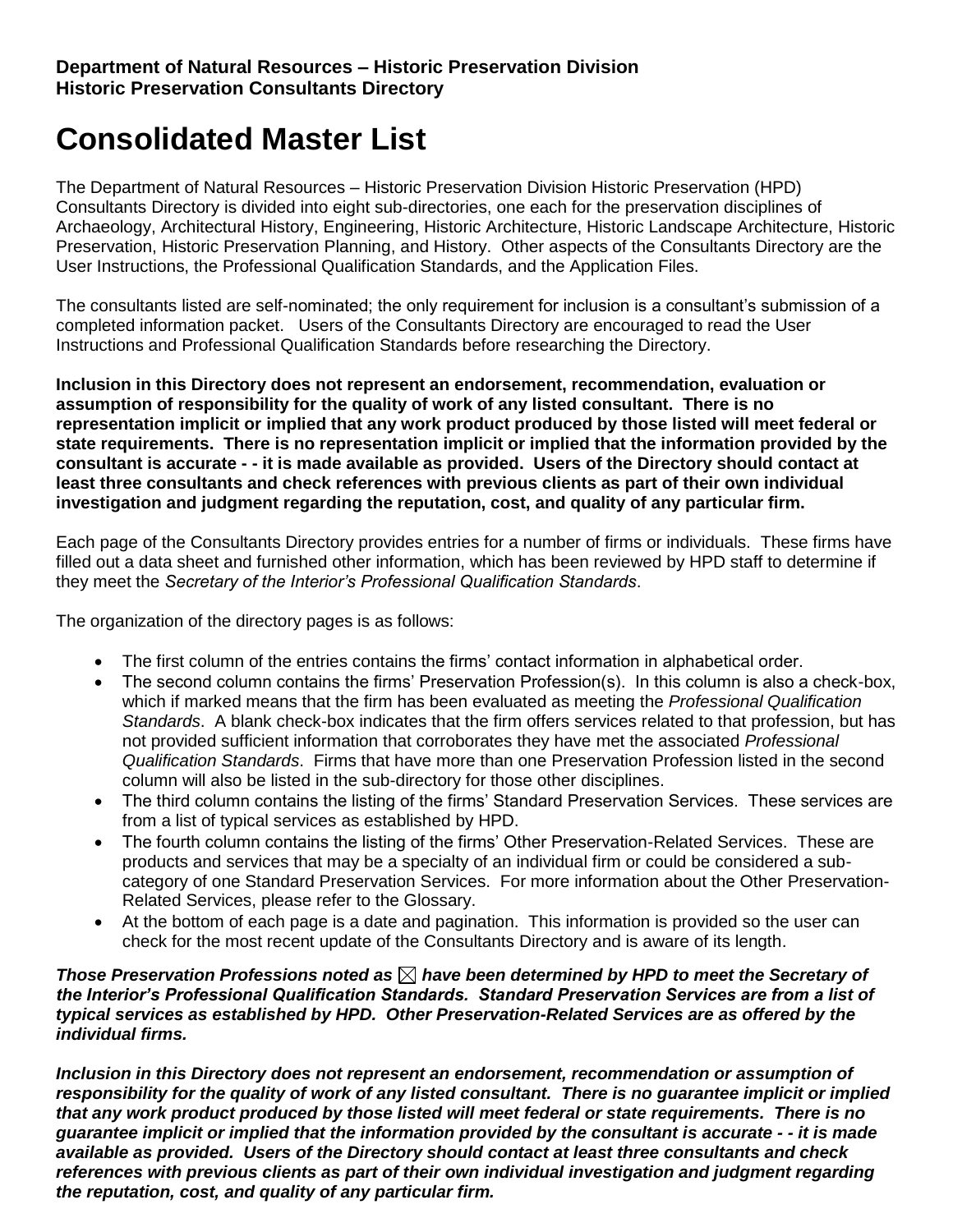| <b>Consultant / Company</b>                                                                                                                                                                                                                                          | <b>Preservation</b><br><b>Profession</b>                                                                                                                                                       | <b>Standard Preservation Services</b>                                                                                                                                                                                                                      | <b>Other Preservation-</b><br><b>Related Services</b>                                                                                                                                                                                                              |
|----------------------------------------------------------------------------------------------------------------------------------------------------------------------------------------------------------------------------------------------------------------------|------------------------------------------------------------------------------------------------------------------------------------------------------------------------------------------------|------------------------------------------------------------------------------------------------------------------------------------------------------------------------------------------------------------------------------------------------------------|--------------------------------------------------------------------------------------------------------------------------------------------------------------------------------------------------------------------------------------------------------------------|
| <b>AK Environmental LLD</b><br>Contact Person: Seth Mitchell<br>5020 Ritter Road, Suite 206<br>Ph: 717.458.8035<br>Fax: 717.307.3463<br>E-mail: smitchell@ak-env.com<br>Website: www.ak-env.com                                                                      | $\boxtimes$ Archaeology -<br>Prehistoric<br>$\boxtimes$ Archaeology - Historic                                                                                                                 | Reconnaissance (Phase I)<br>Intensive Survey (Phase II)<br>Data Recovery (Phase III)<br>Archaeological Curation<br><b>Environmental Review Consulting</b>                                                                                                  |                                                                                                                                                                                                                                                                    |
| Alexander Archaeological Consultants, Inc.<br>Contact Person: Lawrence Alexander<br>PO Box 62, 209 Walker Road<br>Wildwood, GA 30757<br>Ph: 706.820.4344<br>Fax: 706.820.4076<br>Email: lalexander@alexanderconsultants.net<br>Website: www.alexanderconsultants.net | $\boxtimes$ Archaeology -<br>Prehistoric<br>$\boxtimes$ Archaeology - Historic<br>$\boxtimes$ Architectural Historian<br>$\boxtimes$ Historic Preservation<br>Planner<br>$\boxtimes$ Historian | Reconnaissance (Phase I)<br>Intensive Survey (Phase II)<br>Data Recovery (Phase III)<br>Archaeological Curation<br>Surveys<br>Archival Research<br>National Register Nominations<br><b>Preservation Planning</b><br><b>Environmental Review Consulting</b> |                                                                                                                                                                                                                                                                    |
| Amec Foster Wheeler Environment &<br>Infrastructure, Inc.<br>Contact Person: Henry McKelway<br>11003 Bluegrass Parkway, Suite 690<br>Louisville, KY 40299<br>Phone: 502.267.0700<br>Fax: 502.267.5900<br>Email: henry.mckelway@amecfw.com<br>Website: www.amecfw.com | $\boxtimes$ Archaeology -<br>Prehistoric<br>$\boxtimes$ Archaeology – Historic                                                                                                                 | ⊠ Archaeology - Prehistoric<br>$\boxtimes$ Archaeology - Historic                                                                                                                                                                                          |                                                                                                                                                                                                                                                                    |
| <b>Apalachee Research</b><br>Contact Person: George Price<br>P. O. Box 608<br>Athens, GA 30603<br>Ph: 706.316.0245<br>Fax: None<br>Email: geoprice@apalacheeresearch.com<br>Website: None                                                                            | ⊠ Archaeology -<br>Prehistoric<br>$\boxtimes$ Archaeology - Historic                                                                                                                           | Reconnaissance (Phase I)<br>Intensive Survey (Phase II)<br>Data Recovery (Phase III)<br>Archaeological Conservation<br>Archaeological Curation<br>Surveys<br>Archival Research<br><b>Environmental Review Consulting</b>                                   | <b>Cemetery Consulting</b>                                                                                                                                                                                                                                         |
| <b>Archaeological Consulting Services</b><br>Contact Person: Keith Waldron, RPA<br>75 Log Cabin Drive<br>Dallas, GA<br>Phone: 719.200.9138<br>Or 760.562.4174<br>Email: keithwldrn@hotmail.com                                                                       | $\boxtimes$ Archaeology -<br>Prehistoric<br>$\boxtimes$ Archaeology - Historic                                                                                                                 | Reconnaissance (Phase I)<br>Intensive Survey (Phase II)<br>Data Recovery (Phase III)                                                                                                                                                                       |                                                                                                                                                                                                                                                                    |
| <b>Atlanta Preservation &amp; Planning Services</b><br>Contact Person: Laura Drummond<br>2699 Cosmos Drive, NE<br>Atlanta, GA 30345-1354<br>Ph: 404-831-9340<br>Fax: None<br>Email: laura@atlantapreservation.com<br>Website: www.atlantapreservation.com            | $\boxtimes$ Historian<br>$\boxtimes$ Historic Preservationist<br>⊠ Historic Preservation<br>Planner                                                                                            | Surveys<br><b>Archival Research</b><br>National Register Nominations<br><b>Preservation Planning</b><br><b>Historic Structure Reports</b>                                                                                                                  | GIS Information System as<br>related to historic services                                                                                                                                                                                                          |
| <b>Bizot Architects</b><br>Contact Person: Rick Bizot<br>1077 Alta Avenue NE<br>Atlanta, GA 30307<br>Ph: 404-954-2490<br>Fax: 404-525-7956<br>Email: rbizot@bizotarchitects.com<br>Website: www.bizotarchitects.com                                                  | $\boxtimes$ Historic Architect                                                                                                                                                                 | <b>Rehabilitation Consulting</b><br>Rehabilitation Plans & Specs                                                                                                                                                                                           |                                                                                                                                                                                                                                                                    |
| Bland & Associates, Inc. (BAI)<br>Contact Person: Myles Bland, RPA10650<br>1941 Savage Road, Suite 100A<br>Charleston, SC 29407-4788<br>Ph: 800.605.4478<br>Email: mbland@bland.cc<br>Website: www.bland.cc                                                          | $\boxtimes$ Archaeology -<br>Prehistoric<br>$\boxtimes$ Archaeology – Historic<br>$\boxtimes$ Historian                                                                                        | Reconnaissance (Phase I)<br>Intensive Survey (Phase II)<br>Data Recovery (Phase III)<br>Underwater<br>Surveys<br>Archival Research<br><b>National Register Nominations</b><br><b>Preservation Planning</b><br>Design Guidelines                            | <b>Continued from Standard</b><br><b>Preservation Services:</b><br><b>Rehabilitation Consulting</b><br>Rehabilitation Plans and<br><b>Specs</b><br><b>Historic Structure Reports</b><br><b>Structural Assessments</b><br><b>Environmental Review</b><br>Consulting |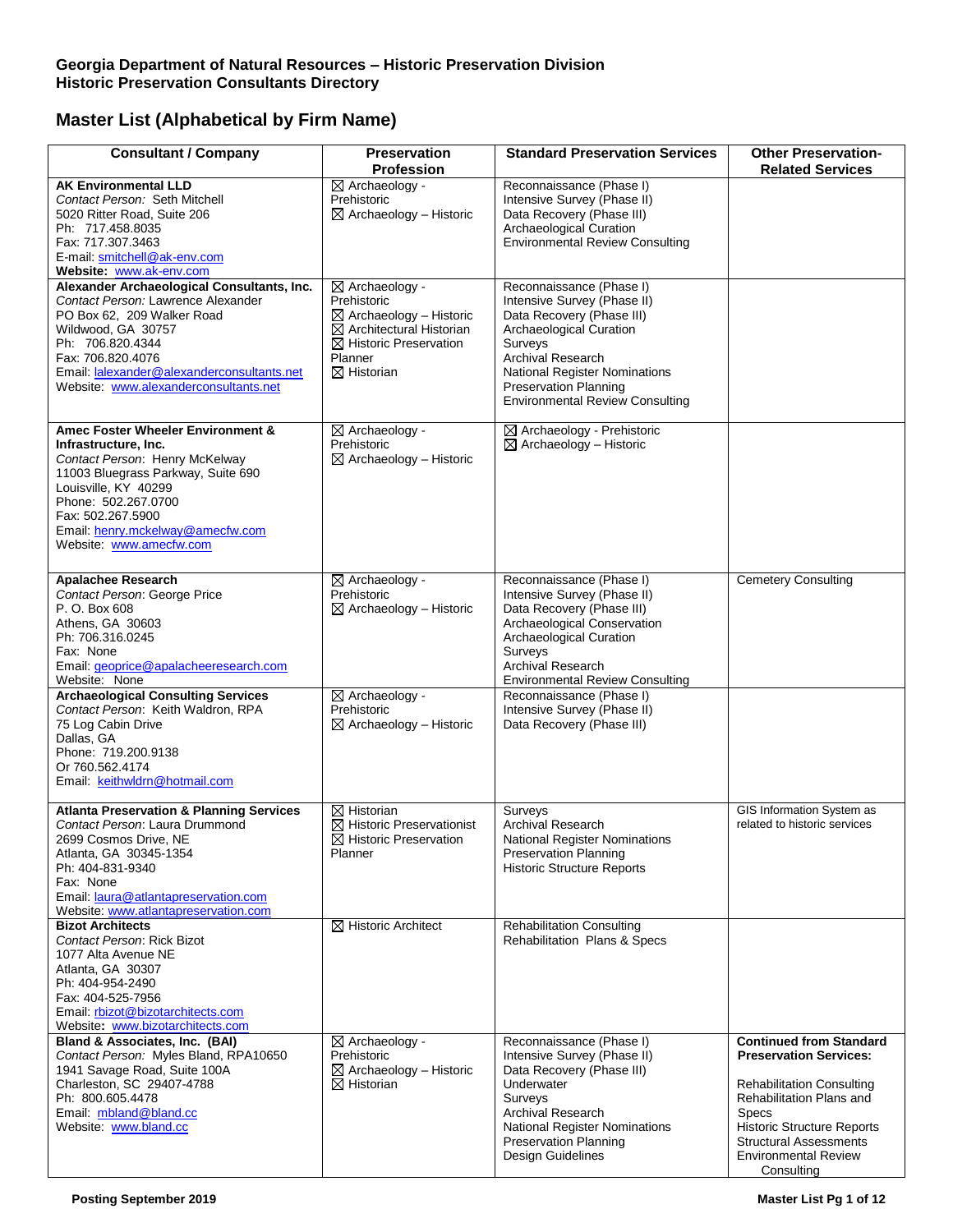#### **Georgia Department of Natural Resources – Historic Preservation Division Historic Preservation Consultants Directory**

# **Master List (Alphabetical by Firm Name)**

| <b>Consultant / Company</b>                                                                                                                                                                                                                                  | <b>Preservation Profession</b>                                                                                                                                                       | <b>Standard Preservation</b><br><b>Services</b>                                                                                                                                                                                               | <b>Other Preservation-Related</b><br><b>Services</b>                                                                                                                    |
|--------------------------------------------------------------------------------------------------------------------------------------------------------------------------------------------------------------------------------------------------------------|--------------------------------------------------------------------------------------------------------------------------------------------------------------------------------------|-----------------------------------------------------------------------------------------------------------------------------------------------------------------------------------------------------------------------------------------------|-------------------------------------------------------------------------------------------------------------------------------------------------------------------------|
| <b>Bramlett Associates Architecture</b>                                                                                                                                                                                                                      |                                                                                                                                                                                      |                                                                                                                                                                                                                                               |                                                                                                                                                                         |
| Contact: William A. (Bill) Bramlett, Jr.<br>122 N. Broad Street<br>Winder, GA 30680<br>Ph: 770-867-1077<br>Fax: 770-867-9419<br>Email: baarch@windstream.net<br>Website: www.BramlettAssociates.com                                                          | $\boxtimes$ Historic Architect<br>$\boxtimes$ Historic Preservationist<br>$\boxtimes$ Historic Preservation Planner                                                                  | Surveys<br>National Register Nominations<br>Preservation Planning<br>Design Guidelines<br><b>Rehabilitation Consulting</b><br>Rehabilitation Plans and Specs<br><b>Historic Structure Reports</b><br><b>Structural Assessments</b>            |                                                                                                                                                                         |
| Brockington and Associates, Inc.<br>Contact Person: Andew Scarr<br>3850 Holcomb Bridge Road, Suite 105<br>Norcross, GA 30092<br>Ph: 770.662.5807<br>Fax: 770.662.5824<br>Email: AndrewScarr@brockington.org<br>Website: www.brockington.org                  | ⊠ Archaeology - Prehistoric<br>$\boxtimes$ Archaeology - Historic<br>$\overline{\boxtimes}$ Architectural Historian<br>$\boxtimes$ Historian<br>$\boxtimes$ Historic Preservationist | Reconnaissance (Phase I)<br>Intensive Survey (Phase II)<br>Data Recovery (Phase III)<br>Archaeological Curation<br>Surveys<br><b>Archival Research</b><br><b>National Register Nominations</b><br><b>Historic Structures Reports</b>          | <b>HABS/HAER Documentation</b><br><b>Cemetery Consulting</b><br>NAGPRA Work<br><b>Cultural Resource Exhibits</b><br><b>Heritage Education</b>                           |
| <b>Building Conservation Associates, Inc.</b><br>Contact Person: Dorothy Krotzer<br>329 Race Street<br>Philadelphia, PA 19106<br>Ph: 215.923.2834<br>Fax: 215.923.2835<br>Email: dkrotzer@bcausa.com<br>Website: www.bcausa.com                              | $\boxtimes$ Historic Preservationist                                                                                                                                                 | Rehabilitation Incentive Program<br>Applications<br><b>Rehabilitation Consulting</b><br>Rehabilitation Plans and Specs<br>Historic Structures Reports                                                                                         | <b>Architectural Conservation</b><br>Consulting                                                                                                                         |
| <b>Burke Walker Historic Preservation</b>                                                                                                                                                                                                                    | $\boxtimes$ Historic Preservationist                                                                                                                                                 |                                                                                                                                                                                                                                               | <b>HABS/HAER Documentation:</b>                                                                                                                                         |
| Photography<br>Contact Person: Burke Walker<br>376 Milledge Circle<br>Athens, GA 30606<br>Ph: 706.540.5442<br>Email: burkewalker@bellsouth.net                                                                                                               |                                                                                                                                                                                      |                                                                                                                                                                                                                                               | • Photography                                                                                                                                                           |
| <b>Carter Watkins Assoc. Architects, Inc.</b><br>Contact Person: Joseph Watkins<br>P O Box 1004<br>137 East Washington Street<br>Monroe, GA 30655<br>Ph: 770.267.7799<br>Fax: 770.267.1064<br>Email: carterwatkins@msn.com<br>Website: www.carterwatkins.com | $\boxtimes$ Historic Architect                                                                                                                                                       | <b>National Register Nominations</b><br>Preservation Planning<br>Design Guidelines<br><b>Rehabilitation Consulting</b><br>Rehabilitation Plans and Specs<br><b>Historic Structures Reports</b><br><b>Structural Assessments</b>               |                                                                                                                                                                         |
| <b>Chicora Foundation, Inc.</b><br>Contact Person: Michael Trinkley<br>PO Box 8664<br>Columbia, SC 29202<br>Ph: 803.787.6910<br>Fax: 803.707.6910<br>Email: trinkley@chicora.org<br>Website: www.chicora.org                                                 | ⊠ Historic Preservation Planner<br>□ Historic Preservationist                                                                                                                        | Archaeological Conservation<br>Historic Structure Reports for<br>cemeteries<br><b>Structural Assessments for</b><br>cemeteries<br>Preservation Planning for<br>cemeteries<br><b>Archival Research</b><br><b>National Register Nominations</b> | <b>Cemetery Consulting</b><br>AIC stone conservator<br>Cemetery assessments<br>Preservation plans -for<br>cemeteries<br>Expert witness in court involving<br>cemeteries |

**Posting September 2019** Master List Pg 2 of 12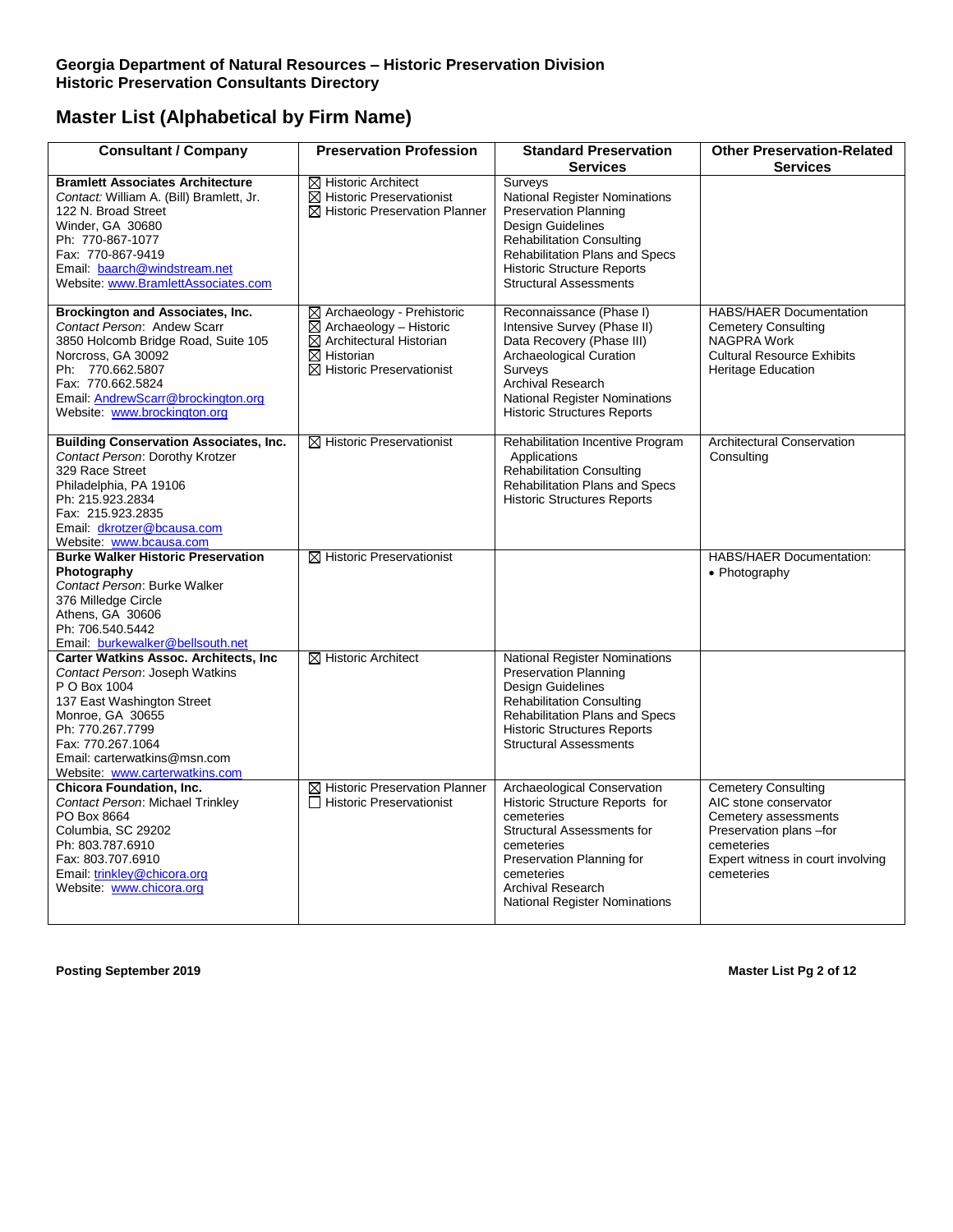#### **Georgia Department of Natural Resources – Historic Preservation Division**

**Historic Preservation Consultants Directory**

### **Master List (Alphabetical by Firm Name)**

| <b>Consultant / Company</b>                                                                                                                                                                                                                                       | <b>Preservation Profession</b>                                                                                                                                                                                            | <b>Standard Preservation</b><br><b>Services</b>                                                                                                                                                                                                         | <b>Other Preservation-Related</b><br><b>Services</b>                                                                                                                                                                                      |
|-------------------------------------------------------------------------------------------------------------------------------------------------------------------------------------------------------------------------------------------------------------------|---------------------------------------------------------------------------------------------------------------------------------------------------------------------------------------------------------------------------|---------------------------------------------------------------------------------------------------------------------------------------------------------------------------------------------------------------------------------------------------------|-------------------------------------------------------------------------------------------------------------------------------------------------------------------------------------------------------------------------------------------|
| <b>Coastal Carolina Research</b><br>201 West Wilson Street<br>PO Box 119886<br>Tarboro, NC 27886<br>Ph: 252.641.1444 Ex 21<br>Fax: 252.641.1235<br>Email: susanbamann@ccrtarboro.com<br>Website: www.ccrtarboro.com                                               | ⊠ Archaeology - Prehistoric<br>$\boxtimes$ Archaeology - Historic<br>$\boxtimes$ Architectural Historian                                                                                                                  | Reconnaissance (Phase I)<br>Intensive Survey (Phase II)<br>Data Recovery (Phase III)<br>Surveys<br>National Register Nominations<br><b>Environmental Review</b><br>Consulting                                                                           |                                                                                                                                                                                                                                           |
| <b>Cranston Engineering Group, P.C.</b><br>Contact Person: Thomas Robertson<br>P.O. Box 2546<br>452 Ellis St.<br>Augusta, GA 30903<br>Ph: 706.722.1588<br>Fax: 706.722.8379<br>Email: throbertson@cranstonengineering.com<br>Website: www.cranstonengineering.com | $\boxtimes$ Engineer                                                                                                                                                                                                      | <b>National Register Nominations</b><br><b>Preservation Planning</b><br>Design Guidelines<br>Rehab Incentive Program<br>Applications<br><b>Rehabilitation Consulting</b><br><b>Rehabilitation Plans and Specs</b><br><b>Historic Structures Reports</b> | continued from Standard<br><b>Preservation Services</b><br><b>Structural Assessments</b><br><b>Archival Research</b><br><b>Industrial Archaeology</b>                                                                                     |
| <b>Cultural Resource Analysts, Inc.</b><br>Contact Person: Patrick Garrow, RPA<br>119 West Summit Hill, 2 <sup>nd</sup> Floor<br>Knoxville, TN 37902<br>Ph: 865.249.6035<br>Fax:865.249.6036.<br>Email: pgarrow@crai-ky.com<br>Website: www.crai-ky.com           | ⊠ Archaeology - Prehistoric<br>$\boxtimes$ Archaeology - Historic<br>$\boxtimes$ Architectural Historian<br>$\boxtimes$ Historic Preservationist<br>$\boxtimes$ Historic Preservation<br>Planner<br>$\boxtimes$ Historian | Reconnaissance (Phase I)<br>Intensive Survey (Phase II)<br>Data Recovery (Phase III)<br>Archaeological Conservation<br>Archaeological Curation<br><b>Archival Research</b><br>Surveys<br>National Register Nominations                                  | <b>Continues from Standard</b><br><b>Preservation Services</b><br><b>Preservation Planning</b><br>Design Guidelines<br><b>Historic Structure Reports</b><br><b>Structural Assessments</b><br>Other<br><b>Cemetery Services-Consulting</b> |
| <b>Cypress Cultural Consultants, LLC</b><br>Contact Person: Daphne Owens<br>240 Northshore Crossing<br>Dallas, GA 30157<br>Ph: 843-521-1133<br>Fax:770-445-3030<br>Email: dowens@cypresscultural.com<br>Website: www.cypresscultural.com                          | ⊠ Archaeology - Prehistoric<br>$\boxtimes$ Archaeology - Historic<br>Architectural Historian<br>Historic Preservation<br>Planner<br>$\Box$ Historian                                                                      | Reconnaissance (Phase I)<br>Intensive Survey (Phase II)<br>Data Recovery (Phase III)                                                                                                                                                                    | Cemetery Services - Consulting                                                                                                                                                                                                            |
| Edwards-Pitman Environmental, Inc.<br>Contact Person: Mark Grindstaff<br>1250 Winchester Parkway, Suite 200<br>Smyrna, GA 30080<br>Ph: 770.333.9484<br>Fax: 770.333.8277<br>Email: mgrindstaff@edwards-pitman.com<br>Website: www.edwards-pitman.com              | ⊠ Archaeology - Prehistoric<br>$\boxtimes$ Archaeology – Historic<br>$\boxtimes$ Architectural Historian<br>$\boxtimes$ Historic Preservation<br>Planner<br>$\boxtimes$ Historian                                         | Reconnaissance (Phase I)<br>Intensive Survey (Phase II)<br>Data Recovery (Phase III)<br>Archaeological Conservation<br>Archaeological Curation<br><b>Archival Research</b><br>Surveys<br>National Register Nominations                                  | continued from Standard<br><b>Preservation Services</b><br>Design Guidelines<br><b>Environmental Review</b><br>Consulting                                                                                                                 |
| Environment & Archaeology, LLC<br>Contact Person: Luke W. Erickson<br>3216 Byington Beaver Ridge Road<br>Knoxville, TN 37931<br>Ph: 865.560.1601<br>Email: lerikson@environment-<br>archaeology.com<br>Website: www.environment-<br>archaeology.com               | ⊠ Archaeology - Prehistoric<br>$\boxtimes$ Archaeology - Historic                                                                                                                                                         | Reconnaissance (Phase I)<br>Intensive Survey (Phase II)<br>Data Recovery (Phase III)<br>Archaeological Curation                                                                                                                                         |                                                                                                                                                                                                                                           |

**Posting September 2019 Master List Pg 3 of 12**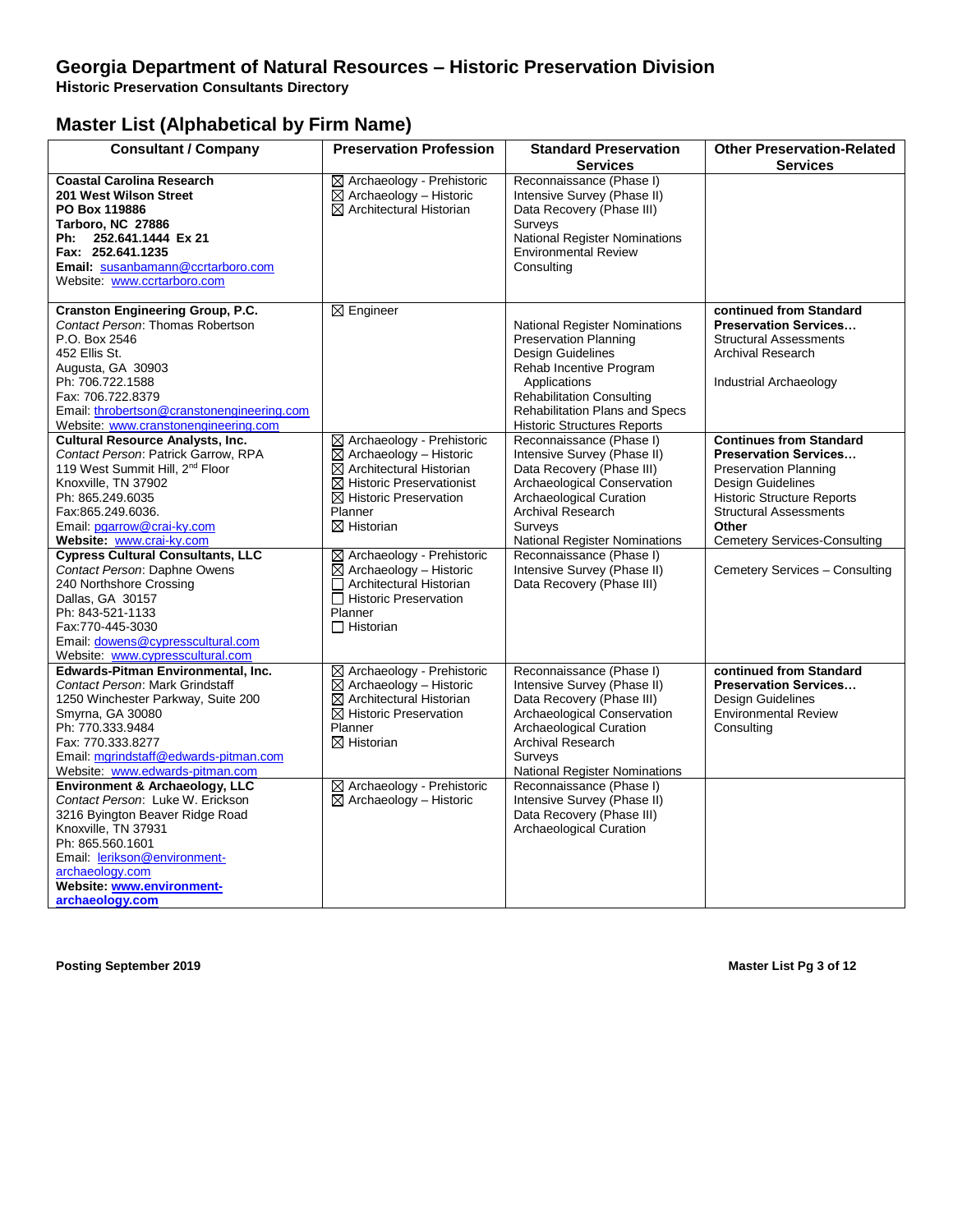| <b>Consultant / Company</b>                                                                                                                                                                                                                      | <b>Preservation Profession</b>                                                                                                                                                                                                                      | <b>Standard Preservation</b><br><b>Services</b>                                                                                                                                                                                            | <b>Other Preservation-Related</b><br><b>Services</b>                                                                                                                                                                                               |
|--------------------------------------------------------------------------------------------------------------------------------------------------------------------------------------------------------------------------------------------------|-----------------------------------------------------------------------------------------------------------------------------------------------------------------------------------------------------------------------------------------------------|--------------------------------------------------------------------------------------------------------------------------------------------------------------------------------------------------------------------------------------------|----------------------------------------------------------------------------------------------------------------------------------------------------------------------------------------------------------------------------------------------------|
| <b>Environmental Resources Management</b><br>Contact Person: Ed Schneider<br>3300 Breckinridge Blvd, Suite 300<br>Duluth, GA 30096<br>Ph: 678.781.1370<br>Fax: 678.781.4470<br>Email: ed.schneider@erm.com                                       | ⊠ Archaeology - Prehistoric<br>$\boxtimes$ Archaeology - Historic                                                                                                                                                                                   | Reconnaissance (Phase I)<br>Intensive Survey (Phase II)<br>Data Recovery (Phase III)                                                                                                                                                       |                                                                                                                                                                                                                                                    |
| <b>Environmental Services, Inc.</b><br>Contact Person: Patricia Davenport<br>PO Box 2383<br>Savannah, GA 31402<br>Ph: 912.236.4711<br>Fax: 912.236.3668<br>Email: pdavenport@esinc.cc<br>Website: www.esinc.cc                                   | $\boxtimes$ Archaeology - Prehistoric<br>$\boxtimes$ Archaeology - Historic<br>$\boxtimes$ Architectural Historian<br>$\boxtimes$ Historic Preservationist<br>□ Historic Preservation Planner                                                       | Reconnaissance (Phase I)<br>Intensive Survey (Phase II)<br>Data Recovery (Phase III)<br>Underwater<br>Archaeological Conservation<br>Archaeological Curation                                                                               | continued from Standard<br><b>Preservation Services</b><br><b>Archival Research</b><br>Surveys<br><b>Environmental Review Consulting</b><br>Other Services<br><b>Cemetery Consulting</b>                                                           |
| <b>GAI Consultants, Inc.</b><br>Contact Person: Benjamin Resnick<br>385 East Waterfront Drive<br>Homestead, PA 15120<br>Ph: 412.476.2020 ext 1200<br>Fax: 412.476.2020<br>Email: b.resnick@gaiconsultants.com<br>Website: www.gaiconsultants.com | ⊠ Archaeology - Prehistoric<br>$\boxtimes$ Archaeology - Historic<br>$\boxtimes$ Architectural Historian<br>$\boxtimes$ Historian<br>$\boxtimes$ Historic Preservationist                                                                           | Reconnaissance (Phase I)<br>Intensive Survey (Phase II)<br>Data Recovery (Phase III)<br>Surveys<br><b>Archival Research</b><br><b>National Register Nominations</b><br><b>Preservation Planning</b><br>Design Guidelines                   | continued from Standard<br><b>Preservation Services</b><br><b>Historic Structures Reports</b><br><b>Structural Assessments</b><br><b>Environmental Review Consulting</b><br>Other Services<br>Public education<br><b>Environmental Assessments</b> |
| Gray & Pape Inc.<br>Contact Person: Brandon L. McCuin<br>1318 Main Street<br>Cincinnati, OH 45202<br>Ph: 513.287.7700<br>Fax: 513.287.7703<br>Email: bmccuin@graypape.com<br>Website: www.graypape.com                                           | ⊠ Archaeology - Prehistoric<br>$\boxtimes$ Archaeology - Historic<br>$\boxtimes$ Architectural Historian<br>$\boxtimes$ Historian                                                                                                                   | Reconnaissance (Phase I)<br>Intensive Survey (Phase II)<br>Data Recovery (Phase III)<br>Surveys<br>Archival Research<br><b>National Register Nominations</b><br><b>Preservation Planning</b>                                               | Other                                                                                                                                                                                                                                              |
| <b>GT HILL PLANNERS</b><br>Contact Person: Erin Murphy<br>P. O. Box 963<br>Tucker, GA 30085<br>Ph: 678-852-7545<br>Email: emurphy@gthillplanners.com<br>Website: www.gthillplanners.com                                                          | ⊠ Archaeology - Prehistoric<br>$\boxtimes$ Archaeology - Historic<br>$\boxtimes$ Architectural Historian<br>$\boxtimes$ Historian<br>$\Box$ Historic Architect<br>$\boxtimes$ Historic Preservationist<br>$\boxtimes$ Historic Preservation Planner | Surveys<br><b>Archival Research</b><br><b>National Register Nominations</b><br><b>Preservation Planning</b><br><b>Design Guidelines</b><br><b>Environmental Review Consult.</b><br>Reconnaissance (Phase I)<br>Intensive Survey (Phase II) |                                                                                                                                                                                                                                                    |
| Hansen Architects, P.C.<br>Contact Person: Patricia H. Jacobs<br>24 Drayton Street, 9th Floor<br>Savannah, GA 31401<br>Ph: 912.234.8056<br>Fax: 912.234.0353<br>Email: pjacobs@hansensavannah.com<br>Website: www.hansensavannah.com             | $\boxtimes$ Historic Architect<br>$\boxtimes$ Historic Preservationist<br>$\boxtimes$ Historic Preservation Planner                                                                                                                                 | <b>Preservation Planning</b><br><b>Rehabilitation Incentive</b><br><b>Program Applications</b><br><b>Rehabilitation Consulting</b><br><b>Rehabilitation Plans &amp; Specs</b>                                                              |                                                                                                                                                                                                                                                    |
| Hartgen Archaeological Associates, Inc<br>Contact Person: Cory McQuinn, RPA<br>180 Dunwoody Drive<br>Athens, GA 30605<br>Ph: 706-850-7509<br>Email: cmcquinn@hartgen.com<br>Website: www.hartgen.com                                             | $\boxtimes$ Archaeology - Prehistoric<br>$\boxtimes$ Archaeology – Historic<br>$\boxtimes$ Historian                                                                                                                                                | Reconnaissance (Phase I)<br>Intensive Survey (Phase II)<br>Data Recovery (Phase III)<br>Archival Research                                                                                                                                  | Cemetery Consulting, Heritage<br><b>Education, Context Reports</b>                                                                                                                                                                                 |

**Posting September 2019 Master List Pg 4 of 12**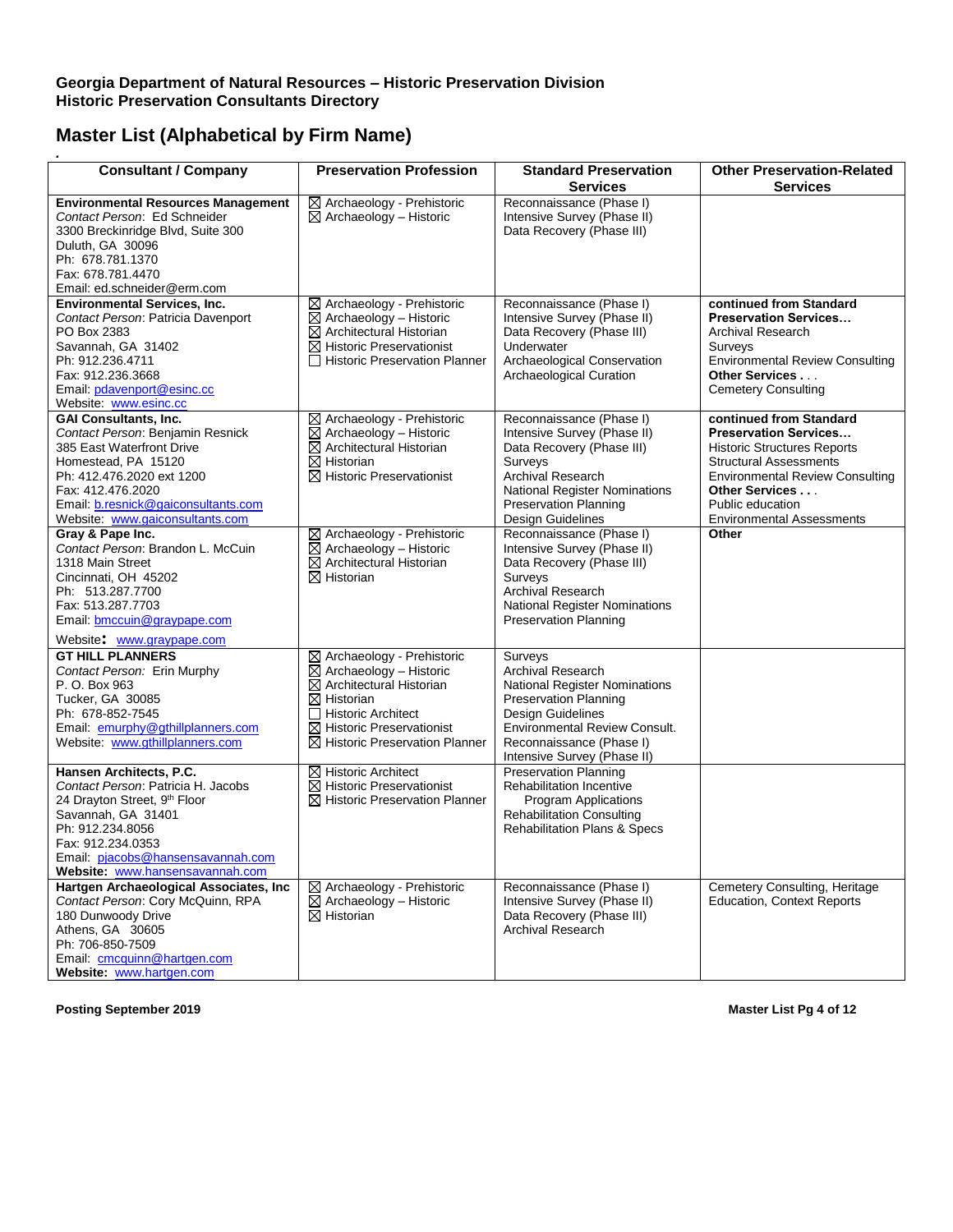| <b>Consultant / Company</b>                                                                                                                                                                                                                                         | <b>Preservation Profession</b>                                                                                                                                                         | <b>Standard Preservation</b><br><b>Services</b>                                                                                                                                                                                                                 | <b>Other Preservation-Related</b><br><b>Services</b>                                                                                                                                     |
|---------------------------------------------------------------------------------------------------------------------------------------------------------------------------------------------------------------------------------------------------------------------|----------------------------------------------------------------------------------------------------------------------------------------------------------------------------------------|-----------------------------------------------------------------------------------------------------------------------------------------------------------------------------------------------------------------------------------------------------------------|------------------------------------------------------------------------------------------------------------------------------------------------------------------------------------------|
| <b>History, Incorporated</b><br>Contact Person: Jaime L. Destefano<br>1104A Fatherland Street<br>Nashville, TN 37206<br>Ph: 615.228.3888<br>Fax: None<br>Email: jaime.destefano@historyinconline.com<br>Website: www.historyinconline.com                           | $\boxtimes$ Archaeology - Historic<br>$\boxtimes$ Architectural Historian<br>$\boxtimes$ Historic Landscape<br>Architect<br>$\boxtimes$ Historic Preservationist                       | Reconnaissance (Phase I)<br>Intensive Survey (Phase II)<br>Data Recovery (Phase III)<br>Surveys<br>Archival Research<br>National Register Nominations<br><b>Preservation Planning</b><br><b>Environmental Review</b><br>Consulting                              | Cemetery Survey & Evaluation                                                                                                                                                             |
| <b>HP</b> Atlanta<br>Contact Person: Gil Prado<br>4246 River Green Drive<br>Atlanta, GA 30327<br>Ph: 404.754.0801<br>Fax: 404.581-5111<br>Email: gil@hpatlanta.com<br>Website: www.hpatlanta.com                                                                    | $\boxtimes$ Historic Preservationist                                                                                                                                                   | Surveys<br><b>National Register Nominations</b><br><b>Preservation Planning</b><br>Rehab Incentive Program<br>Applications<br><b>Rehabilitation Consulting</b>                                                                                                  |                                                                                                                                                                                          |
| Jacobs Engineering Group, Inc.<br>Contact Person: Jennifer Corcoran<br>10 Tenth Street, NW<br>Atlanta, GA 30309<br>Ph: 404.978.7361<br>Fax: 404.978.7660<br>Email: jennifer.corcoran@jacobs.com<br>Website: www.jacobs.com                                          | $\boxtimes$ Architectural Historian<br>$\boxtimes$ Historic Preservationist<br>$\boxtimes$ Historian<br>$\boxtimes$ Historic Preservation<br>Planner                                   | Surveys<br>Archival Research<br>National Register Nominations<br>Design Guidelines<br><b>Preservation Planning</b><br><b>Environmental Review</b><br>Consulting                                                                                                 | Downtown Development<br>Planning<br>Streetscape Planning<br><b>Cultural Landscape Reports</b><br><b>Developmental Histories</b><br>Historic Landscape Planning<br>Photography (Archival) |
| Jennings, Jr., J. L. Sibley<br>Contact Person: Sibley Jennings, Jr.<br>932 Curry Dr.<br>Macon, GA 31211<br>Ph: 478.742.5438<br>Fax:<br>Email: jlsj2@att.net                                                                                                         | $\boxtimes$ Architectural Historian<br>$\boxtimes$ Historic Preservation<br>Planner<br>$\boxtimes$ Historic Architect<br>$\boxtimes$ Historian<br>$\boxtimes$ Historic Preservationist | Surveys<br>National Register Nominations<br><b>Preservation Planning</b><br>Design Guidelines<br><b>Rehabilitation Consulting</b><br>Rehabilitation Plans and Specs<br><b>Historic Structures Reports</b><br><b>Structural Assessments</b><br>Archival Research |                                                                                                                                                                                          |
| <b>Kennedy Engineering &amp; Associates</b><br>Contact Person: Lori Kennedy<br>6300 Powers Ferry Road<br>Building 600, Suite 341<br>Atlanta, GA 30339<br>Ph: 678.904.8591; Ext 22<br>Fax: 678.904.8596<br>Email: Ikennedy@keagroup.com<br>Website: www.keagroup.com | $\boxtimes$ Architectural Historian<br>$\boxtimes$ Historic Preservationist<br>□ Historic Preservation<br>Planner                                                                      | Surveys<br><b>Archival Research</b><br>Design Guidelines<br><b>Historic Structure Reports</b><br><b>Environmental Review</b><br>Consulting                                                                                                                      |                                                                                                                                                                                          |

**Posting September 2019 Master List Pg 5 of 12**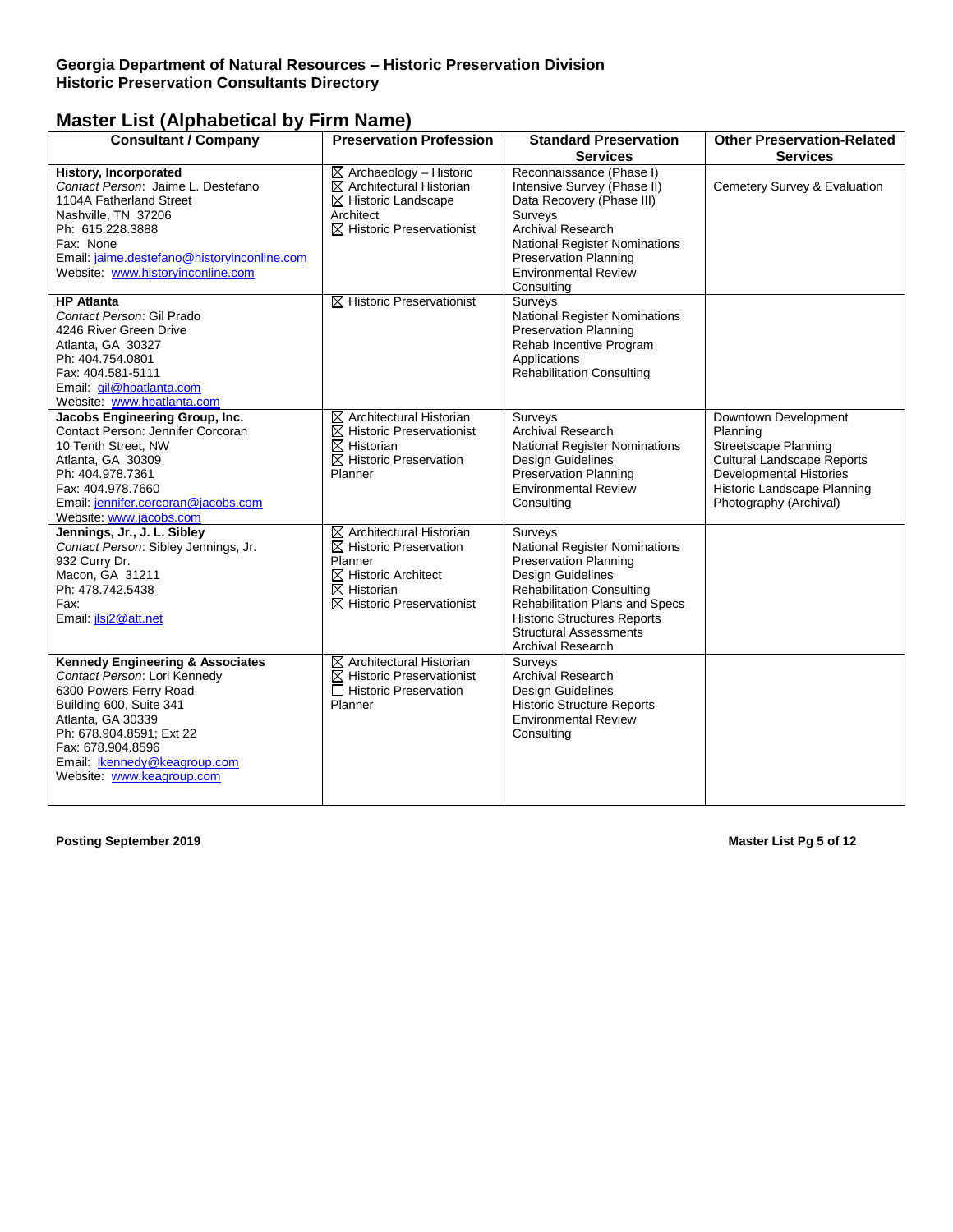| <b>Consultant / Company</b>                                                                                                                                                                                                                            | Preservation                                                                                                                                                                                                                 | <b>Standard Preservation</b>                                                                                                                                                                                                                                      | <b>Other Preservation-Related</b>                                                                                                                                                                                                                                                                                      |
|--------------------------------------------------------------------------------------------------------------------------------------------------------------------------------------------------------------------------------------------------------|------------------------------------------------------------------------------------------------------------------------------------------------------------------------------------------------------------------------------|-------------------------------------------------------------------------------------------------------------------------------------------------------------------------------------------------------------------------------------------------------------------|------------------------------------------------------------------------------------------------------------------------------------------------------------------------------------------------------------------------------------------------------------------------------------------------------------------------|
| <b>Lominack Kolman Smith Architects</b><br>Contact Person: Jerry Lominack<br>301 W. Broughton Street, Suite 301<br>Savannah, GA 31401<br>Ph: 912.232.5561<br>Fax: 912.232.5562<br>Email: jerry@lksarchitects.com<br>Website: www.lksarchitects.com     | <b>Profession</b><br>Architectural Historian<br>$\boxtimes$ Historic Architect<br>$\boxtimes$ Historic Preservationist<br>Historic Preservation<br>Planner                                                                   | <b>Services</b><br>Surveys<br><b>Archival Research</b><br>National Register Nomination<br>Design Guidelines<br>Rehabilitation Incentive Program<br>Applications<br><b>Rehabilitation Consulting</b>                                                               | <b>Services</b><br>continued from Standard<br><b>Preservation Services</b><br><b>Rehabilitation Plans &amp; Specs</b><br><b>Environmental Review Consulting</b><br><b>Other Services</b><br><b>Adaptive Use Plans</b>                                                                                                  |
| Lord Aeck Sargent, Inc.<br>Contact Person: Susan Turner, AIA, LEED AP<br>1175 Peachtree Street, NE, Suite 2400<br>Atlanta, GA 30361<br>Ph: 877-929-1400<br>Fax: 877-929-1401<br>Email: sturner@lordaecksargent.com<br>Website: www.lordaecksargent.com | $\boxtimes$ Architectural Historian<br>$\boxtimes$ Historic Preservation<br>Planner<br>$\boxtimes$ Historic Architect<br>$\boxtimes$ Historic Preservationist                                                                | Surveys<br><b>Archival Research</b><br><b>National Register Nominations</b><br>Design Guidelines<br><b>Preservation Planning</b><br>Rehab Incentive Program<br>Applications<br><b>Rehabilitation Consulting</b>                                                   | continued from Standard<br>Preservation Services<br><b>Rehabilitation Plans &amp; Specs</b><br><b>Historic Structure Reports</b><br><b>Structural Assessments</b><br><b>Environmental Review Consulting</b><br>Other Services<br><b>HABS Documentation</b><br><b>Cultural Resources Planning</b><br>Adaptive Use Plans |
| Louis Berger Group, Inc., The<br>Contact Person: Eric Voigt<br>801 E. Main St., Suite 500<br>Richmond, VA 23219<br>Ph: 804.225.0348<br>Fax: 804.225.0311<br>Email: evoigt@louisberger.com<br>Website: www.louisberger.com                              | ⊠ Archaeology -<br>Prehistoric<br>$\boxtimes$ Archaeology - Historic<br>$\boxtimes$ Architectural Historian<br>$\boxtimes$ Historian<br>$\boxtimes$ Historic Preservation<br>Planner<br>$\boxtimes$ Historic Preservationist | Reconnaissance (Phase I)<br>Intensive Survey (Phase II)<br>Data Recovery (Phase III)<br>Archival Research<br>Surveys<br><b>National Register Nominations</b><br><b>Preservation Planning</b><br><b>Historic Structures Reports</b>                                | continued from Standard<br><b>Preservation Services</b><br>Design Guidelines<br><b>Environmental Review Consulting</b><br>Archaeological Curation                                                                                                                                                                      |
| <b>McNair Historic Preservation</b><br>Contact Person: Stephen McNair<br>2151 Government Street<br>Mobile, AL 36606<br>Ph: 334.303.3029<br>Email: smcnair@mcnairhp.com<br>Website: www.mcnairhp.com                                                    | $\boxtimes$ Architectural Historian<br>$\boxtimes$ Historian<br>$\boxtimes$ Historic Preservation<br>Planner<br>$\boxtimes$ Historic Preservation                                                                            | Surveys<br><b>Archival Research</b><br><b>National Register Nominations</b><br><b>Preservation Planning</b><br>Rehab Incentive Program<br>Applications                                                                                                            |                                                                                                                                                                                                                                                                                                                        |
| Meyer, Borgman & Johnson, Inc.<br>Contact Person: Meghan Elliott<br>12 South Sixth Street, Suite 810<br>Minneapolis, MN 55402<br>Ph: 612.604.3651<br>Fax: 612.337.5325<br>Email: melliott@mbjeng.com<br>Website: www.mbjeng.com                        | $\boxtimes$ Engineer                                                                                                                                                                                                         | <b>Rehabilitation Consulting</b><br><b>Rehabilitation Plans &amp; Specs</b><br><b>Structural Assessments</b>                                                                                                                                                      |                                                                                                                                                                                                                                                                                                                        |
| <b>Morrison Design, LLC</b><br>Contact Person: Brandy Morrison<br>485 Oakland Avenue, SE<br>Atlanta, GA 30312<br>Ph: 404.723.7240<br>Email: brandy@morrisondesignllc.com<br>Website: www.morrisondesignllc.com                                         | $\boxtimes$ Historic Architect<br>$\boxtimes$ Historic Preservationist                                                                                                                                                       | Surveys<br>National Register Nominations<br><b>Preservation Planning</b><br><b>Design Guidelines</b><br>Rehabilitation Incentive Program<br>Applications<br><b>Rehabilitation Consulting</b><br>Rehabilitation Plans & Specs<br><b>Historic Structure Reports</b> |                                                                                                                                                                                                                                                                                                                        |

**Posting September 2019 Master List Pg 6 of 12**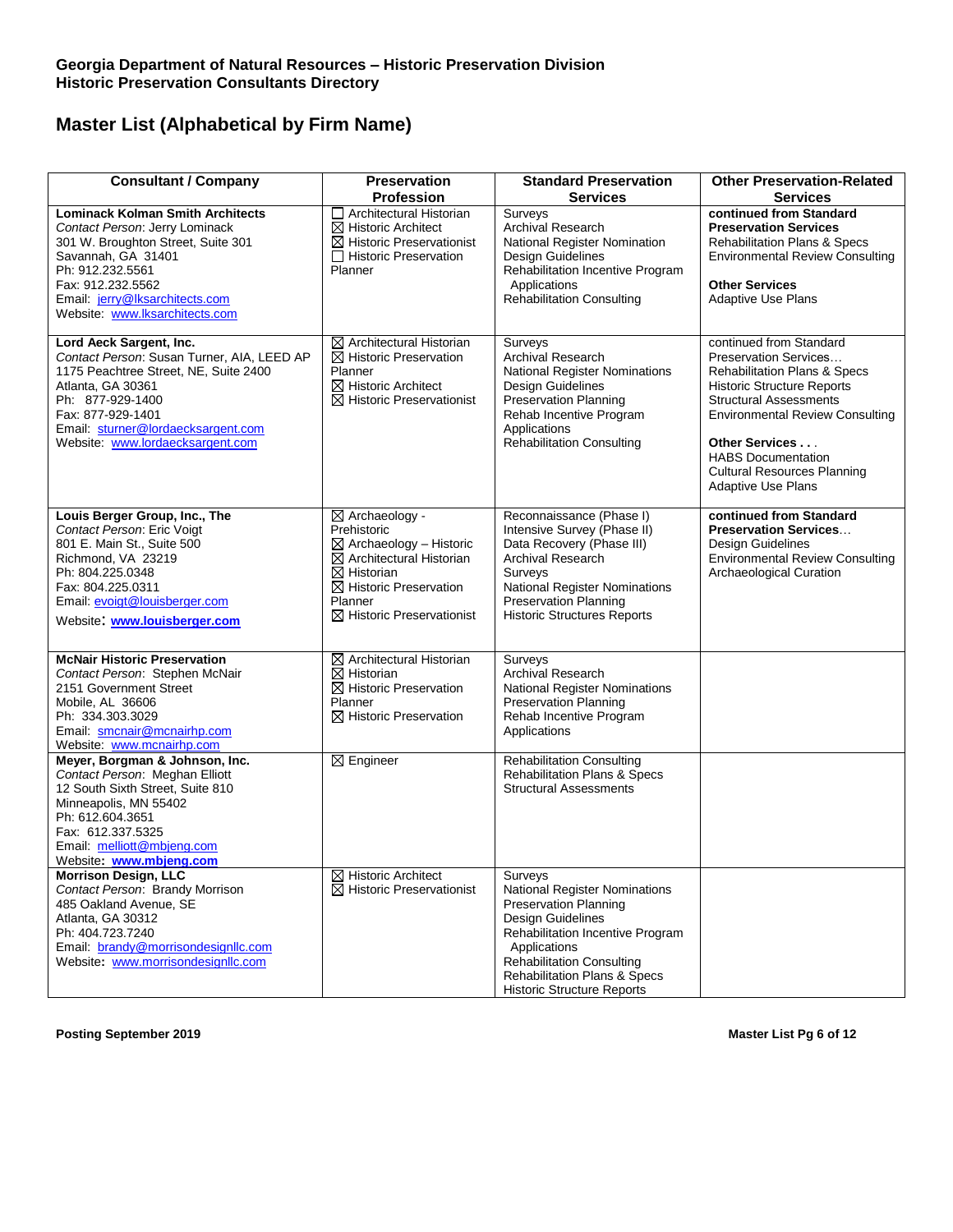#### **Georgia Department of Natural Resources – Historic Preservation Division Historic Preservation Consultants Directory Master List (Alphabetical by Firm Name)**

| <b>Consultant / Company</b>                                                                                                                                                                                                                                     | <b>Preservation Profession</b>                                                                                                                                                                                                   | <b>Standard Preservation</b>                                                                                                                                                                                                                                               | <b>Other Preservation-Related</b>                                                                                                                                                                                                                                                                 |
|-----------------------------------------------------------------------------------------------------------------------------------------------------------------------------------------------------------------------------------------------------------------|----------------------------------------------------------------------------------------------------------------------------------------------------------------------------------------------------------------------------------|----------------------------------------------------------------------------------------------------------------------------------------------------------------------------------------------------------------------------------------------------------------------------|---------------------------------------------------------------------------------------------------------------------------------------------------------------------------------------------------------------------------------------------------------------------------------------------------|
|                                                                                                                                                                                                                                                                 |                                                                                                                                                                                                                                  | <b>Services</b>                                                                                                                                                                                                                                                            | <b>Services</b>                                                                                                                                                                                                                                                                                   |
| <b>New South Associates</b><br>Contact Person: Mary Beth Reed, Pres.<br>6150 E. Ponce de Leon Ave.<br>Stone Mountain, GA 30083<br>Ph: 770.498.4155<br>Fax: 770.498.3809<br>Email: mbreed@newsouthassoc.com<br>Website: www.newsouthassoc.com                    | $\boxtimes$ Archaeology - Prehistoric<br>$\boxtimes$ Archaeology - Historic<br>$\boxtimes$ Architectural Historian<br>$\boxtimes$ Historic Preservation Planner<br>$\boxtimes$ Historian<br>$\boxtimes$ Historic Preservationist | Reconnaissance (Phase I)<br>Intensive Survey (Phase II)<br>Data Recovery (Phase III)<br>Surveys<br><b>Archival Research</b><br><b>National Register Nominations</b><br><b>Preservation Planning</b><br><b>Historic Structures Reports</b><br><b>Structural Assessments</b> | <b>Cultural Resource Exhibits</b><br><b>HABS/HAER Documentation:</b><br>• Written History & Description<br>• Cemetery Consultation<br><b>Exhibits and Outreach</b>                                                                                                                                |
| <b>Panamerican Consultants, Inc</b><br>Contact Person: Steven Meredith<br>PO Box 20884<br>2301 Paul Bryant Drive<br>Tuscaloosa, AL 35401<br>Ph: 205.248.8767<br>Fax: 205.248.8739<br>Email: smeredith@panamconsultants.com<br>Website: www.panamconsultants.com | ⊠ Archaeology - Prehistoric<br>$\boxtimes$ Archaeology - Historic<br>$\boxtimes$ Architectural Historian<br>$\boxtimes$ Historic Preservation Planner<br>$\boxtimes$ Historian<br>$\boxtimes$ Historic Preservationist           | Reconnaissance (Phase I)<br>Intensive Survey (Phase II)<br>Data Recovery (Phase III)<br>Underwater<br>Archaeological Conservation<br>Archaeological Curation<br>Surveys<br><b>Archival Research</b><br>National Register Nominations                                       | <b>Continued Standard</b><br><b>Preservation Services</b><br><b>Preservation Planning</b><br>Design Guidelines<br><b>Historic Structure Reports</b><br><b>Environmental Review Consulting</b><br><b>Other:</b> Native American<br>Consultation, Remote Sensing,<br><b>HABS/HAER Documentation</b> |
| <b>Prentice Thomas &amp; Associates</b><br>Contact Person: Nik Dudley<br>425 E. Hollywood Boulevard, Suite D<br>Mary Esther, FL 32569<br>Ph: 850.259.9279<br>Fax: 850.664.7835<br>Email: ndudley@pta-crm.com<br>Website: www.pta-crm.com                        | $\boxtimes$ Archaeology - Prehistoric<br>$\boxtimes$ Archaeology - Historic                                                                                                                                                      | Reconnaissance (Phase I)<br>Intensive Survey (Phase II)<br>Data Recovery (Phase III)<br>Archaeological Conservation<br>Archaeological Curation                                                                                                                             |                                                                                                                                                                                                                                                                                                   |
| <b>Quatrefoil Consulting</b><br>Contact Person: Robert Ciucevich<br>22 W. Bryan Street<br>Savannah, GA 31401<br>Ph: 912.233.8655<br>Email: RACQuatrefoil@aol.com                                                                                                | $\boxtimes$ Architectural Historian<br>□ Historic Preservation Planner<br>$\boxtimes$ Historian<br>$\boxtimes$ Historic Preservationist                                                                                          | Surveys<br>National Register Nominations<br><b>Preservation Planning</b><br>Rehab Incentive Program<br>Applications<br><b>Rehabilitation Consulting</b><br><b>Historic Structures Reports</b><br><b>Archival Research</b><br><b>Environmental Review Consulting</b>        | <b>Preservation Planning</b><br><b>Cell Tower Mitigation Surveys</b><br>Preparation of State/Federal Tax<br>Incentive Applications                                                                                                                                                                |
| RGA, Inc.<br>Contact Person: Paul J McEachen<br>259 Prospect Plains Road, Building D<br>Cranbury, NJ 08512<br>Ph: 609.655.0692<br>Fax: 609.655.3050<br>Email: pimceachen@rgaincorporated.com<br>Website: www.rgaincorporated.com                                | ⊠ Archaeology - Prehistoric<br>$\boxtimes$ Archaeology - Historic<br>$\boxtimes$ Architectural Historian<br>⊠ Historic Preservation Planner<br>$\boxtimes$ Historian<br>$\boxtimes$ Historic Preservationist                     | Reconnaissance (Phase I)<br>Intensive Survey (Phase II)<br>Data Recovery (Phase III)<br>Surveys<br><b>Archival Research</b><br>National Register Nominations                                                                                                               |                                                                                                                                                                                                                                                                                                   |
| R. Christopher Goodwin & Associates<br>Contact Person: R. Christopher Goodwin<br>241 East Fourth Street, Suite 100<br>Frederick, Maryland 21701<br>Ph: 301.694.0428<br>Fax: 301.695.5237<br>Email: Frederick@rcgoodwin.com<br>Website: www.rcgoodwin.com        | $\boxtimes$ Archaeology - Prehistoric<br>$\boxtimes$ Archaeology - Historic<br>$\boxtimes$ Architectural Historian<br>$\boxtimes$ Historic Preservation Planner<br>$\boxtimes$ Historian<br>$\boxtimes$ Historic Preservationist | Reconnaissance (Phase I)<br>Intensive Survey (Phase II)<br>Data Recovery (Phase III)<br>Underwater Archaeology<br>Surveys<br><b>Archival Research</b><br><b>National Register Nominations</b><br><b>Preservation Planning</b>                                              | continued from Standard<br><b>Preservation Services</b><br>Design Guidelines<br>Rehabilitation Incentive Program<br>Applications<br><b>Rehabilitation Consulting</b><br><b>Environmental Review Consulting</b><br><b>Cemetery Consulting</b><br><b>Cultural Resource Management</b>               |
| R. S. Webb & Associates<br>Contact Person: Steve Webb<br>P.O. Drawer 1319<br>2800 Holly Springs Pkwy, Suite 200<br>Holly Springs, GA 30142<br>Ph: 770.345.0706<br>Fax: 770.345-0707<br>E-mail: rswa@windstream.net                                              | $\boxtimes$ Archaeology - Prehistoric<br>$\boxtimes$ Archaeology – Historic<br>$\boxtimes$ Architectural Historian<br>$\boxtimes$ Historic Preservationist                                                                       | Reconnaissance (Phase I)<br>Intensive Survey (Phase II)<br>Data Recovery (Phase III)<br>Surveys<br><b>Archival Research</b>                                                                                                                                                | <b>Cemetery Consulting</b><br><b>Environmental Assessments</b>                                                                                                                                                                                                                                    |

**Posting September 2019 Master List Pg 7 of 12**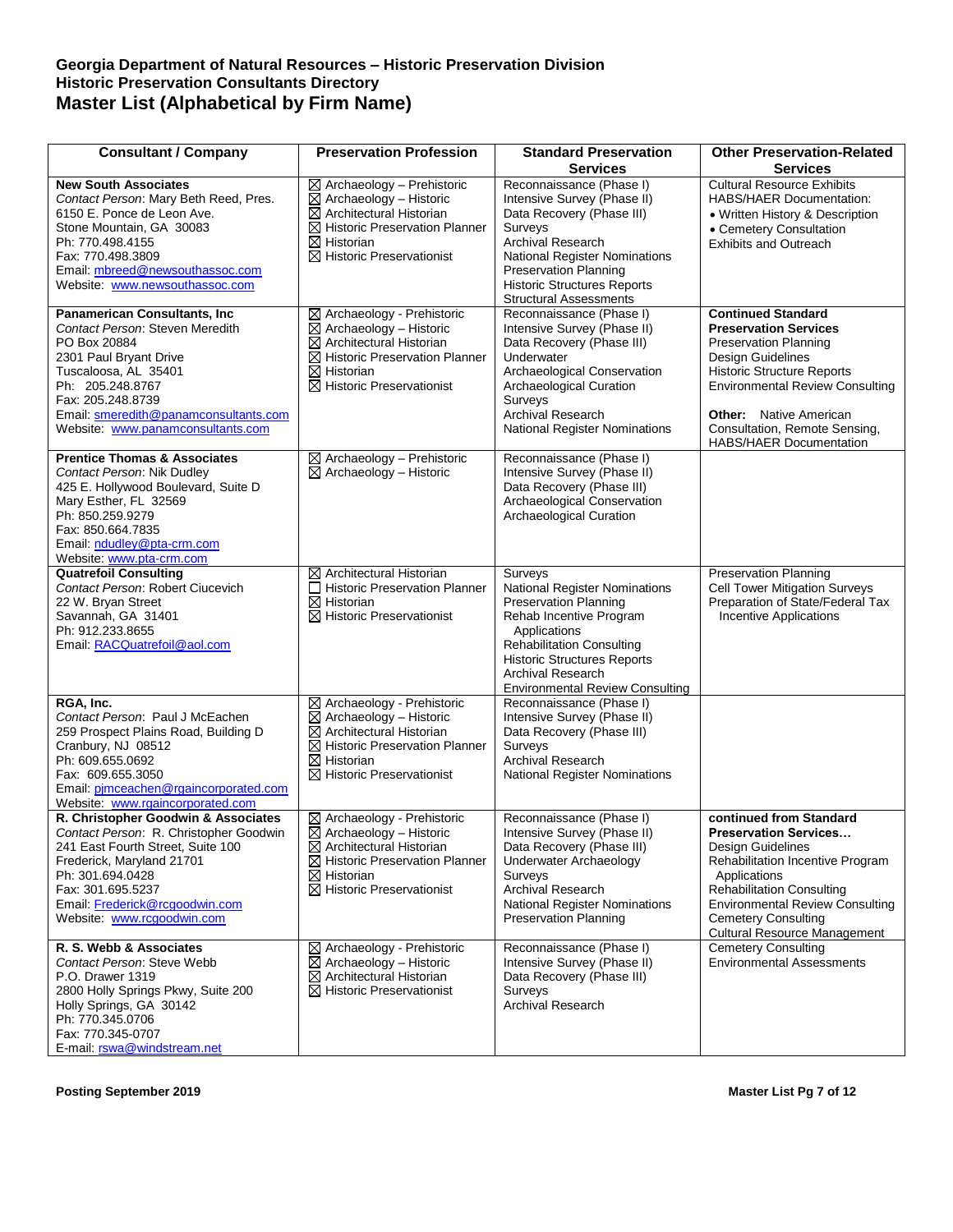| <b>Consultant / Company</b>                                                                                                                                                                                                                                                      | <b>Preservation Profession</b>                                                                                                                                                                                                                                                  | <b>Standard Preservation</b>                                                                                                                                                                                                             | <b>Other Preservation-Related</b>                                                                                                                                                                      |
|----------------------------------------------------------------------------------------------------------------------------------------------------------------------------------------------------------------------------------------------------------------------------------|---------------------------------------------------------------------------------------------------------------------------------------------------------------------------------------------------------------------------------------------------------------------------------|------------------------------------------------------------------------------------------------------------------------------------------------------------------------------------------------------------------------------------------|--------------------------------------------------------------------------------------------------------------------------------------------------------------------------------------------------------|
|                                                                                                                                                                                                                                                                                  |                                                                                                                                                                                                                                                                                 | <b>Services</b>                                                                                                                                                                                                                          | <b>Services</b>                                                                                                                                                                                        |
| Ray, Ellis & LaBrie Consulting, LLC<br>Contact Person: Marion Ellis<br>Rhodes Hall<br>1516 Peachtree Street NW<br>Atlanta, GA 30309-2908<br>Ph: 678.612.2833<br>Email: mamaellis@aol.com<br>brian@rayandellis.com<br>Website: www.rayandellis.com<br><b>Robert &amp; Company</b> | $\boxtimes$ Architectural Historian<br>$\boxtimes$ Historian<br>$\boxtimes$ Historic Preservationist<br>$\boxtimes$ Historic Landscape                                                                                                                                          | Surveys<br>National Register Nominations<br>Rehab Incentive Program<br>Applications<br><b>Rehabilitation Consulting</b><br><b>Historic Structures Reports</b><br>Historic Landscape Planning<br>Archival Research<br>Surveys             | <b>Cultural Resource Exhibits</b>                                                                                                                                                                      |
| Contact Person: Robert Benson<br>229 Peachtree Street. NE<br>International Tower, Suite 2000<br>Atlanta, GA 30303<br>Ph: 404.577.4000<br>Fax: 404.577.7119<br>Email: r.benson@robertco.com<br>Website: www.robertandcompany.com                                                  | Architect<br>$\boxtimes$ Historic Preservation<br>Planner<br>$\Box$ Historian                                                                                                                                                                                                   | <b>Preservation Planning</b><br><b>Design Guidelines</b><br>Historic Landscape Planning<br><b>Rehabilitation Consulting</b><br><b>Rehabilitation Plans and Specs</b>                                                                     |                                                                                                                                                                                                        |
| <b>Ross Andrews Architect</b><br>Contact Person: Ross Andrews<br>7831 Nashville St.<br>Ringgold, GA 30736<br>Ph: 706.935.6344<br>Fax: 706.935.6344<br>Email: randrews@catt.com<br>Website: www.rossandrewsarchitect.com                                                          | $\boxtimes$ Historic Architect<br>□ Historic Preservation<br>Planner<br>□ Historic Preservationist                                                                                                                                                                              | <b>National Register Nominations</b><br><b>Rehabilitation Consulting</b><br>Rehabilitation Plans and Specs<br><b>Preservation Planning</b><br>Design Guidelines                                                                          |                                                                                                                                                                                                        |
| SouthArc, Inc<br>Contact Person: Lucy B. Wayne, Ph.D, RPA<br>3700 NW 91st Street, Suite D300.<br>Gainesville, FL 32606<br>Ph: 352.372.2633<br>Fax: 352.372.3931<br>Email: lucy@southarc.com<br>Website: www.southarc.com                                                         | $\boxtimes$ Archaeology - Prehistoric<br>$\boxtimes$ Archaeology - Historic<br>□ Architectural Historian<br>$\boxtimes$ Historic Preservation<br>Planner<br>$\Box$ Historian                                                                                                    | Reconnaissance (Phase I)<br>Intensive Survey (Phase II)<br>Data Recovery (Phase III)<br><b>Archival Research</b><br><b>Preservation Planning</b><br><b>Environmental Review Consulting</b>                                               |                                                                                                                                                                                                        |
| South Carolina Inst. of Archaeology -<br><b>Applied Research Division</b><br>Contact Person: Audrey R. Dawson<br>1321 Pendleton St.<br>Columbia, SC 29208<br>Ph: 803.777.8170<br>Fax: 803.254.1338<br>Email: dawsonar@mailbox.sc.edu<br>Website: www.cas.sc.edu/sciaa/           | $\boxtimes$ Archaeology - Prehistoric<br>$\boxtimes$ Archaeology - Historic<br>$\boxtimes$ Historian<br>$\boxtimes$ Historic Preservationist                                                                                                                                    | Reconnaissance (Phase I)<br>Intensive Survey (Phase II)<br>Data Recovery (Phase III)<br><b>Archival Research</b><br>National Register Nominations                                                                                        | <b>Historic Context Reports</b>                                                                                                                                                                        |
| Southeastern Archaeological Research,<br>Inc.<br>Contact Person: Greg Hendryx<br>12443 San Jose Blvd., Suite 204<br>Jacksonville, FL 32223<br>Ph: 904.379.8338<br>Fax: 904.379.8592<br>Email: greg@searchinc.com<br>Website: www.searchinc.com                                   | $\boxtimes$ Archaeology - Prehistoric<br>$\boxtimes$ Archaeology - Historic<br>$\overline{\boxtimes}$ Historic Landscape<br>Architect<br>$\boxtimes$ Architectural Historian<br>$\boxtimes$ Historic Architect<br>$\boxtimes$ Historian<br>$\boxtimes$ Historic Preservationist | Reconnaissance (Phase I)<br>Intensive Survey (Phase II)<br>Data Recovery (Phase III)<br>Underwater<br>Archaeological Conservation<br>Archaeological Curation<br>Surveys<br>National Register Nominations<br><b>Preservation Planning</b> | continued from Standard<br><b>Preservation Services</b><br>Archival Research<br>Design Guidelines<br><b>Historic Structures Reports</b><br>Other Services<br><b>Public Outreach</b><br>Museum Displays |

**Posting September 2019 Master List Pg 8 of 12**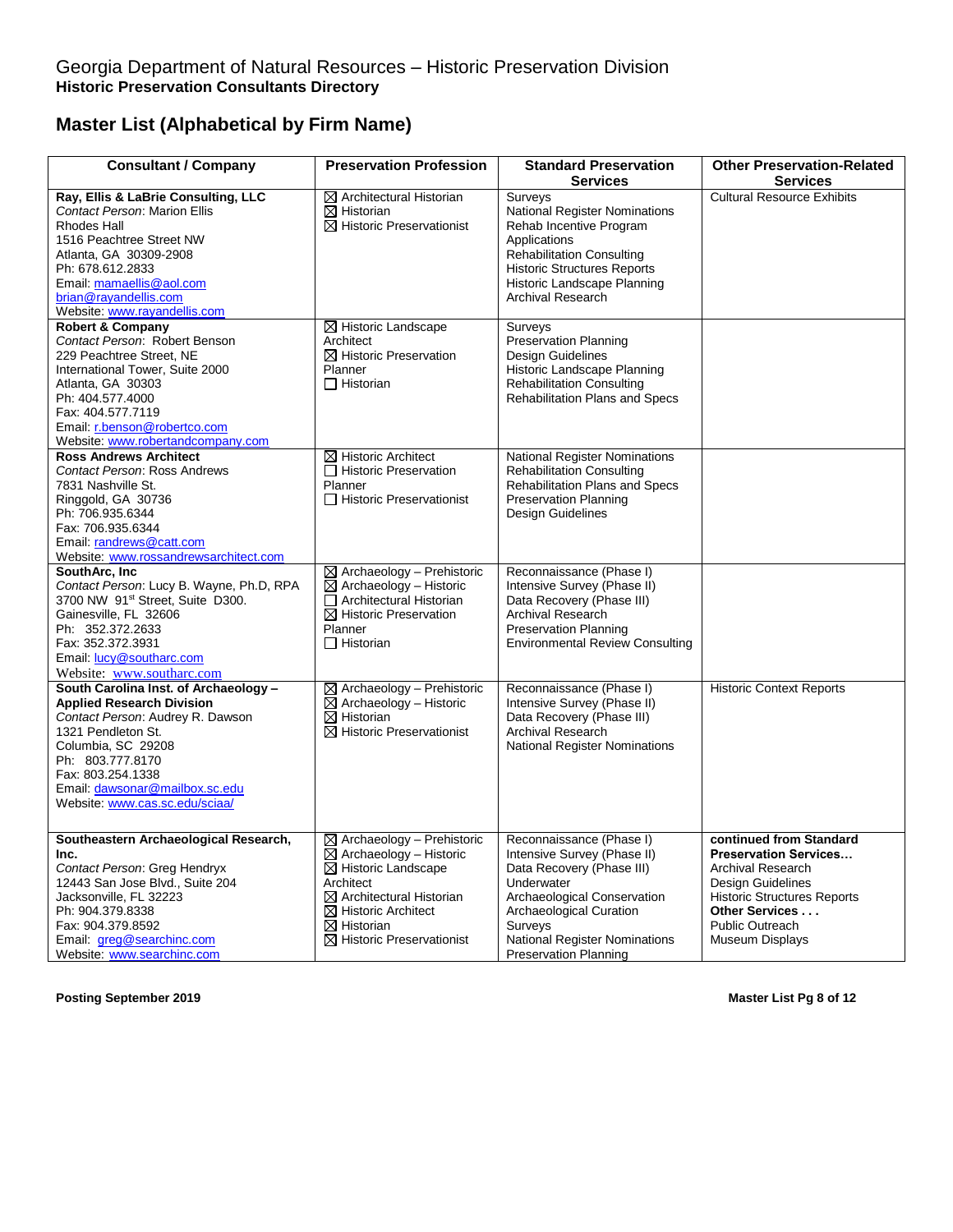| <b>Consultant / Company</b>                                                                                                                                                                                                                            | <b>Preservation Profession</b>                                                                                                                                                      | <b>Standard Preservation</b><br><b>Services</b>                                                                                                                                                                                                                    | <b>Other Preservation-Related</b><br><b>Services</b>                                                    |
|--------------------------------------------------------------------------------------------------------------------------------------------------------------------------------------------------------------------------------------------------------|-------------------------------------------------------------------------------------------------------------------------------------------------------------------------------------|--------------------------------------------------------------------------------------------------------------------------------------------------------------------------------------------------------------------------------------------------------------------|---------------------------------------------------------------------------------------------------------|
| <b>Southeastern Archeological Services</b><br>Contact Person: Thomas Gresham<br>565 N. Milledge Ave.<br>P.O. Drawer 8086<br>Athens, GA 30603<br>Ph: 706.546.1850<br>Fax: 706.546.1855<br>Email: searcheo@aol.com                                       | $\boxtimes$ Archaeology - Prehistoric<br>$\boxtimes$ Archaeology - Historic<br>$\boxtimes$ Architectural Historian<br>$\boxtimes$ Historian<br>$\boxtimes$ Historic Preservationist | Reconnaissance (Phase I)<br>Intensive Survey (Phase II)<br>Data Recovery (Phase III)<br>Surveys<br><b>National Register Nominations</b><br>Preservation Planning<br><b>Historic Structures Reports</b><br><b>Archival Research</b>                                 | <b>Cemetery Consulting</b>                                                                              |
| Southeastern Horizons, Inc.<br>Contact Person: S. Dwight Kirkland<br>367 Julian Minchew Road<br>Douglas, GA 31533-7851<br>Ph: 9112-384-2819<br>Email: dkirkland@sehorizons.com<br>Website: http://www.sehorizons.com                                   | ⊠ Archaeology - Prehistoric<br>$\boxtimes$ Archaeology - Historic<br>$\boxtimes$ Historian                                                                                          | Reconnaissance (Phase I)<br>Intensive Survey (Phase II)<br>Data Recovery (Phase III)<br>Conservation<br>Curation<br><b>Archival Research</b><br><b>National Register Nominations</b>                                                                               | <b>Cemetery Consultation</b>                                                                            |
| <b>Southeastern Preservation Services</b><br>Contact Person: Sybil H. Argintar<br>166 Pearson Dr.<br>Asheville, NC 28801<br>Ph: 828.230.3773<br>Email: sybil.argintar@yahoo.com<br>Website:<br>www.sybilargintar.wix.com/southeastern-<br>preservation | Historic Landscape Architect<br>$\boxtimes$ Historic Preservation Planner<br>$\boxtimes$ Historic Preservationist                                                                   | Surveys<br><b>Archival Research</b><br><b>National Register Nominations</b><br><b>Preservation Planning</b><br>Rehab Incentive Program<br>Applications<br>Historic Landscape Planning                                                                              |                                                                                                         |
| Southern Research - Historic<br><b>Preservation Consultants, Inc.</b><br>Contact Person: Kay G. Wood<br>P.O. Box 250<br>Ellerslie, GA 31807<br>Ph: 706.582-2440<br>Fax: 706.582-2441<br>Email: kaygwood@southres.com<br>Website: www.southres.com      | $\boxtimes$ Archaeology - Prehistoric<br>$\boxtimes$ Archaeology - Historic<br>$\boxtimes$ Historian<br>$\Box$ Architectural Historian<br>□ Historic Preservationist                | Reconnaissance (Phase I)<br>Intensive Survey (Phase II)<br>Data Recovery (Phase III)<br>Archaeological Conservation<br>Archaeological Curation<br>Surveys<br><b>National Register Nominations</b><br><b>Archival Research</b><br><b>Historic Structure Reports</b> | <b>Cemetery Studies</b><br><b>Cultural Resource Management</b><br>Archaeological Backhoe<br>Excavations |
| Spriggs Group, PC, The<br>Contact Person: C. Kenneth Spriggs, AIA<br>P.O. Box 10062<br>1015 Whitaker Street<br>Savannah, GA 31401<br>Ph: 912.232.6441<br>Fax: 912.232.6443<br>Email: kspriggs@spriggsgroup.com<br>Website: www.spriggsgroup.com        | $\boxtimes$ Historic Preservation Planner<br>$\boxtimes$ Historic Architect                                                                                                         | <b>Preservation Planning</b><br>Design Guidelines<br><b>Rehabilitation Consulting</b><br>Rehabilitation Plans & Specs                                                                                                                                              |                                                                                                         |
| Stella-Architecture for Historic<br><b>Structures</b><br>Contact Person: Mary Catherine Martin<br>570 Candler Street. NE<br>Atlanta, GA 30307<br>Ph: 404.880.9789<br>Fax: 404.577.2782<br>E-mail: mcm@stella-ltd.com<br>Website: www.stella-ltd.com    | ⊠ Historic Architect                                                                                                                                                                | <b>Rehabilitation Consulting</b><br>Rehabilitation Plans and Specs<br><b>Historic Structure Reports</b>                                                                                                                                                            |                                                                                                         |

**Posting September 2019 Master List Pg 9 of 12**

.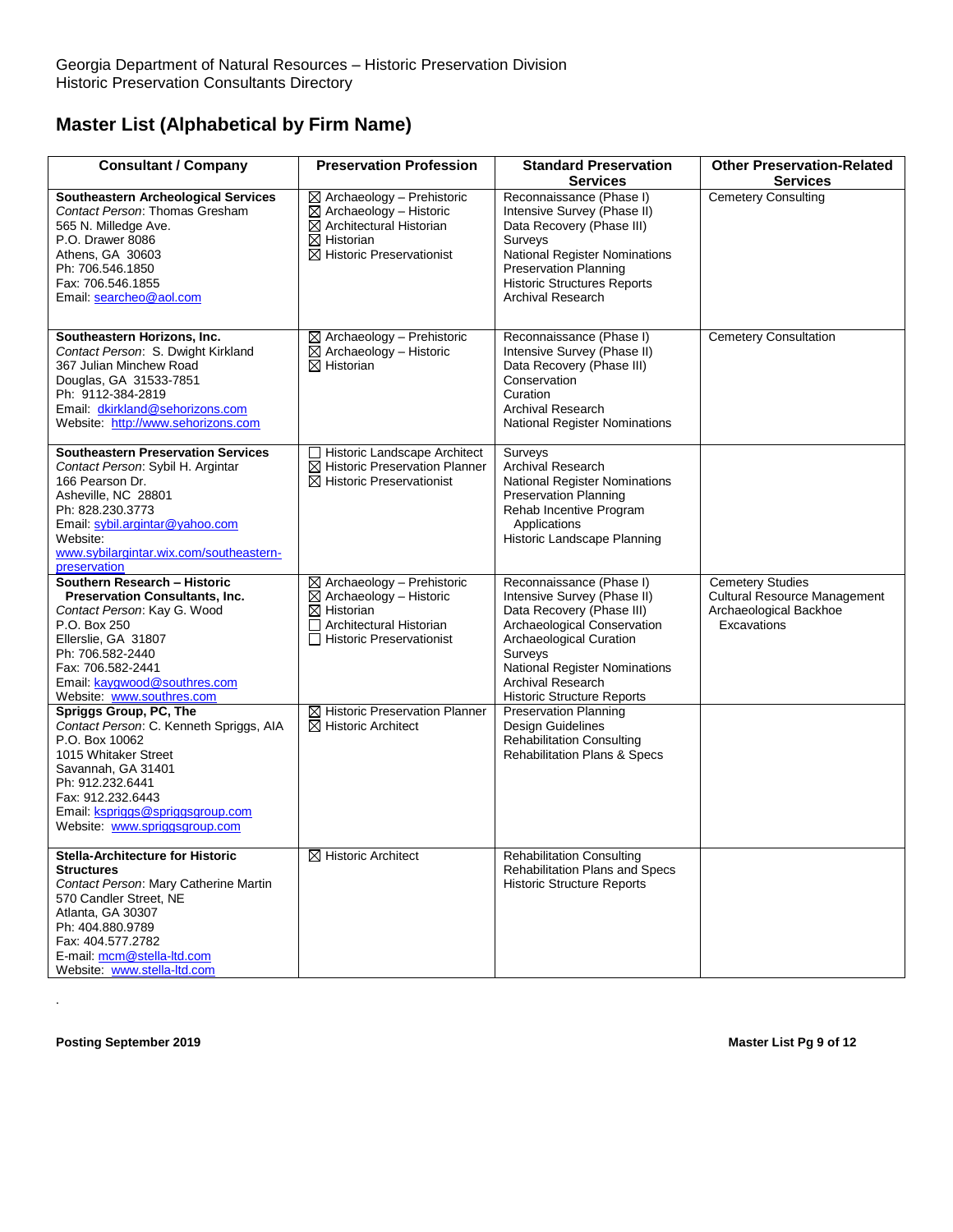| <b>Consultant / Company</b>                                                                                                                                                                                                                                             | <b>Preservation Profession</b>                                                                                                                                                                                                               | <b>Standard Preservation</b><br><b>Services</b>                                                                                                                                                        | <b>Other Preservation-Related</b><br><b>Services</b> |
|-------------------------------------------------------------------------------------------------------------------------------------------------------------------------------------------------------------------------------------------------------------------------|----------------------------------------------------------------------------------------------------------------------------------------------------------------------------------------------------------------------------------------------|--------------------------------------------------------------------------------------------------------------------------------------------------------------------------------------------------------|------------------------------------------------------|
| <b>Surber Barber Choate &amp; Hertlein</b><br>Architects, PC<br>Contact Person: Thomas F. Little, AIA<br>1776 Peachtree Street, NW, Ste 700 S<br>Atlanta, GA 30309<br>Ph: 404.872.8400<br>Fax: 404.892.1940<br>Email: tlittle@sbcharch.com<br>Website: www.sbcharch.com | $\boxtimes$ Historic Architect<br>$\boxtimes$ Historic Preservationist                                                                                                                                                                       | <b>Preservation Planning</b><br>Design Guidelines<br><b>Rehabilitation Consulting</b><br><b>Rehabilitation Plans &amp; Specs</b><br><b>Historic Structure Reports</b>                                  | <b>HABS</b> Documentation                            |
| <b>Tennessee Valley Archaeological</b><br>Research<br>Contact Person: Hunter Johnson<br>2211 Seminole Drive, Suite 302<br>Huntsville, AL 35805<br>Ph: 256-705-4545<br>Fax: 256-270-7429<br>E-mail: hunter@tvaresearch.com<br>Website: www.tvaresearch.com               | $\boxtimes$ Archaeology – Prehistoric<br>$\boxtimes$ Archaeology - Historic<br>$\boxtimes$ Historian<br>$\boxtimes$ Historic Preservationist<br>$\Box$ Architectural Historian<br>□ Historic Architect<br>□ Historic Preservation<br>Planner | Reconnaissance (Phase I)<br>Intensive Survey (Phase II)<br>Data Recovery (Phase III)<br>Surveys<br>National Register Nominations<br><b>Archival Research</b><br><b>Environmental Review Consulting</b> |                                                      |
| <b>Terminus Archaeological Research</b><br>Contact Person: Garrett Silliman<br>856 Rosedale Avenue SE<br>Atlanta, GA 30312<br>Ph: 404.717.2171<br>Email: info@terminusarch.com<br>Website: www.terminusarch.com                                                         | $\boxtimes$ Archaeology - Prehistoric<br>$\boxtimes$ Archaeology - Historic                                                                                                                                                                  | Reconnaissance (Phase I)<br>Intensive Survey (Phase II)<br>Data Recovery (Phase III)                                                                                                                   | Remote Sensing, GIS                                  |
| <b>TerraXplorations</b><br>Contact Person: Paul Jackson<br>3523 18th Avenue NE<br>Tuscaloosa, AL 35406<br>Ph: 205-799-5638<br>Email: pdjackson@terraxplorations.com<br>Website: www.terraxplorations.com                                                                | $\boxtimes$ Archaeology - Prehistoric<br>$\boxtimes$ Archaeology - Historic<br>□ Architectural Historian<br>$\boxtimes$ Historian<br>$\boxtimes$ Historic Preservation<br>□ Historic Preservation<br>Planner                                 | Reconnaissance (Phase I)<br>Intensive Survey (Phase II)<br>Data Recovery (Phase III)<br>Surveys<br>National Register Nominations<br>Preservation Planning                                              | Zooarchaeology                                       |
| <b>T.G. Earnest and Associates</b><br>Contact Person: Tray G. Earnest<br>511 2 <sup>nd</sup> Avenue<br>Troy, AL 36081<br>Ph: 334-434-4508<br>Fax: 770.623.9628<br>Email: tge@tgearnest.com<br>Website: www.tgearnest.com                                                | ⊠ Archaeology - Prehistoric<br>$\boxtimes$ Archaeology - Historic<br>□ Architectural Historian                                                                                                                                               | Reconnaissance (Phase I)<br>Intensive Survey (Phase II)<br>Data Recovery (Phase III)                                                                                                                   | Zooarchaeology                                       |
| <b>Thomason &amp; Associates</b><br>Contact Person: Philip Thomason<br>P.O. Box 121225<br>Nashville, TN 37212<br>Ph: 615.385.4960<br>Fax: 615.385.4960<br>Email: Philip@thomasonandassociates.com<br>Website: www.thomasonandassociates.com                             | $\boxtimes$ Architectural Historian<br>$\boxtimes$ Historic Preservation<br>Planner<br>$\boxtimes$ Historic Preservationist                                                                                                                  | Surveys<br><b>National Register Nominations</b><br><b>Preservation Planning</b><br><b>Design Guidelines</b><br>Rehab Incentive Program<br>Applications<br><b>Archival Research</b>                     |                                                      |

**Posting September 2019 Master List Pg 10 of 12**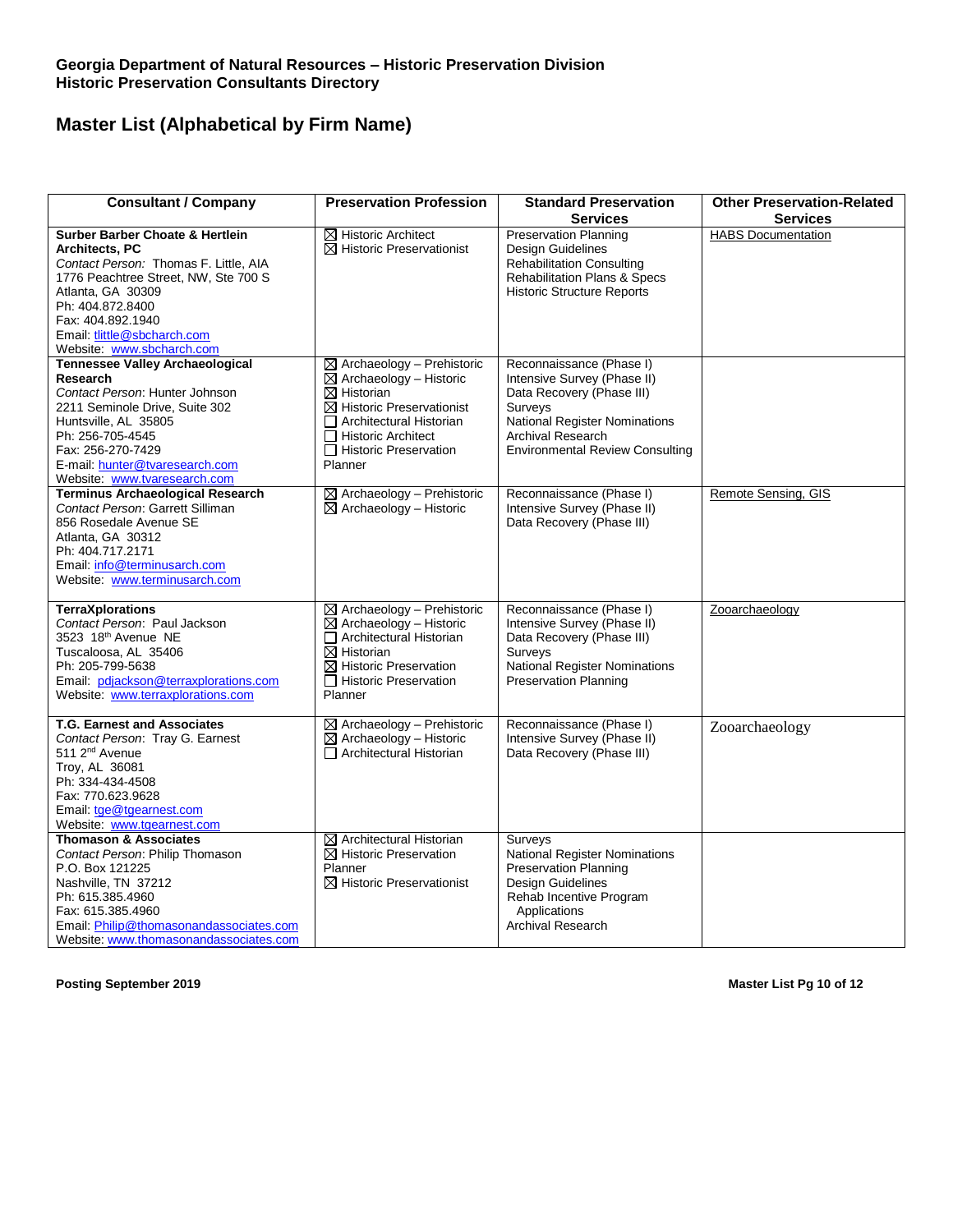| <b>Consultant / Company</b>                                                                                                                                                                                                              | <b>Preservation Profession</b>                                                                                                                                                                                         | <b>Standard Preservation</b><br><b>Services</b>                                                                                                                                                                                                                                                                                                  | <b>Other Preservation-Related</b><br><b>Services</b>                                                                                                                                                                                                                 |
|------------------------------------------------------------------------------------------------------------------------------------------------------------------------------------------------------------------------------------------|------------------------------------------------------------------------------------------------------------------------------------------------------------------------------------------------------------------------|--------------------------------------------------------------------------------------------------------------------------------------------------------------------------------------------------------------------------------------------------------------------------------------------------------------------------------------------------|----------------------------------------------------------------------------------------------------------------------------------------------------------------------------------------------------------------------------------------------------------------------|
| Thornton, Richard L.<br>Contact Person: Richard Thornton<br>P. O. Box 941<br>Blairsville, GA 30512<br>Ph: 706.781.3325<br>Email: TallyaSoutheast@aol.com<br>Website: www.historyrevealedmedia.com                                        | $\boxtimes$ Architectural Historian<br>⊠ Historic Preservation Planner<br>$\boxtimes$ Historic Architect                                                                                                               | Surveys<br><b>Preservation Planning</b><br>Design Guidelines<br><b>Rehabilitation Consulting</b><br>Rehabilitation Plans and Specs<br><b>Historic Structure Reports</b>                                                                                                                                                                          | <b>Archaeological Models</b><br><b>3D Graphics</b><br><b>Conservation - Civil War &amp;</b><br>Native<br><b>American town sites</b>                                                                                                                                  |
| <b>Tower Engineering Professionals, Inc.</b><br>Contact Person: Sarah Stephens<br>326 Tryon Road<br>Raleigh, NC 27603<br>Ph: 919.661.6351<br>Fax: 919.661-6350<br>Email: sastephens@tepgroup.net<br>Website: www.tepgroup.net            | $\boxtimes$ Archaeology - Prehistoric<br>$\boxtimes$ Archaeology - Historic                                                                                                                                            | Reconnaissance (Phase I)<br>Intensive Survey (Phase II)<br>Data Recover (Phase III)                                                                                                                                                                                                                                                              |                                                                                                                                                                                                                                                                      |
| <b>TRC</b><br>Contact Person: Alvin J. Banguilan, RPA<br>4155 Shackleford Road, Suite 225<br>Norcross, GA 30093<br>Ph: 770.270.1192<br>Fax: 770.270.1392<br>Email: abanquilan@trcsolutions.com<br>Website: www.trcsolutions.com          | $\boxtimes$ Archaeology - Prehistoric<br>$\boxtimes$ Archaeology - Historic<br>$\boxtimes$ Architectural Historian<br>$\boxtimes$ Historic Preservation Planner<br>$\boxtimes$ Historian                               | Reconnaissance (Phase I)<br>Intensive Survey (Phase II)<br>Data Recovery (Phase III)<br>Archaeological Curation<br>Surveys<br><b>Archival Research</b><br><b>National Register Nominations</b><br><b>Preservation Planning</b>                                                                                                                   | continued from Standard<br><b>Preservation Services</b><br><b>Environmental Review</b><br><b>Consulting</b><br><b>Cemetery Consulting</b><br><b>Design Guidelines</b>                                                                                                |
| Vanasse Hangen Brustlin, Inc.<br>Contact Person: Erin K Murphy<br>533 W Howard Avenue, Suite A2<br>Decatur, GA 30030<br>Ph: 404.417.4086<br>Email: emurphy@vhb.com<br>Website: www.vhb.com                                               | ⊠ Archaeology - Prehistoric<br>$\boxtimes$ Archaeology - Historic<br>$\boxtimes$ Architectural Historian<br>$\boxtimes$ Historic Preservation Planner<br>$\boxtimes$ Historian<br>$\boxtimes$ Historic Preservationist | Reconnaissance (Phase 1)<br>Intensive Survey (Phase 11)<br>Surveys<br>Archival Research<br><b>National Register Nominations</b><br><b>Preservation Planning</b><br><b>Design Guidelines</b><br>Rehab Incentives Program<br>Applications<br><b>Rehabilitation Consulting</b><br><b>Historic Reports</b><br><b>Environmental Review Consulting</b> |                                                                                                                                                                                                                                                                      |
| <b>Virgo Gambill Architects</b><br>Contact Person: Joe Gambill<br>2531 Center West Parkway, Suite 200<br>Augusta, GA 30909<br>Ph: 706.736.3661<br>Fax: 706.736.4552<br>Email: drawings@virgogambill.com<br>Website: www.virgogambill.com | $\boxtimes$ Historic Architect                                                                                                                                                                                         | Surveys<br>National Register Nominations<br><b>Rehabilitation Consulting</b><br>Rehabilitation Plans and Specs<br><b>Historic Structures Reports</b><br><b>Structural Assessments</b>                                                                                                                                                            |                                                                                                                                                                                                                                                                      |
| <b>Ward Architecture &amp; Preservation</b><br>Sarah Ward, AICP, LEED AP<br>625 East 44th Street<br>Savannah, GA 31405<br>PH 912-596-4240<br>Email: sward@wardarch.com<br>Website: www.wardarch.com                                      | $\boxtimes$ Architectural Historian<br>$\boxtimes$ Historic Preservationist<br>$\boxtimes$ Historic Architect                                                                                                          | Rehab Incentive Program<br>Applications<br><b>Rehabilitation Consulting</b><br>Rehabilitation Plans and Specs<br><b>Historic Structures Reports</b>                                                                                                                                                                                              |                                                                                                                                                                                                                                                                      |
| <b>WLA Studio/Jaeger Company</b><br>Contact Person: Keyes Williamson<br>675 Pulaski Street, Suite 1000<br>Athens. GA 30601<br>Ph: 706.543.5459<br>Fax: 706.543.5456<br>Email: info@wlandstudio.com<br>Website: www.wlandstudio.com       | Engineer<br>⊠ Historic Landscape Architect<br>$\boxtimes$ Architectural Historian<br>⊠ Historic Preservation Planner<br>$\boxtimes$ Historian<br>$\boxtimes$ Historic Preservationist                                  | Surveys<br><b>Archival Research</b><br><b>National Register Nominations</b><br><b>Preservation Planning</b><br><b>Design Guidelines</b><br>Rehab Incentive Program<br>Applications<br><b>Rehabilitation Consulting</b><br>Rehabilitation Plans and Specs                                                                                         | continued from Standard<br><b>Preservation Services</b><br><b>Historic Structures Reports</b><br><b>Environmental Review Consulting</b><br>Historic Landscape Planning<br><b>Other Services</b><br><b>Cultural Landscape Reports</b><br><b>Cemetery Preservation</b> |
| Weller & Associates, Inc.<br>Contact Person: Ryan J. Weller<br>1395 West Fifth Avenue<br>Columbus, Ohio 43212<br>Ph:614.485.9435<br>Fax: 614.485.9439<br>Email: rweller@wellercrm.com<br>Web: www.wellercrm.com                          | $\boxtimes$ Archaeology - Prehistoric<br>$\boxtimes$ Archaeology - Historic                                                                                                                                            | Reconnaissance (Phase I)<br>Intensive Survey (Phase II)<br>Data Recovery (Phase III)<br>Archaeological Conservation<br>Archaeological Curation<br>Surveys<br>Archival Research                                                                                                                                                                   |                                                                                                                                                                                                                                                                      |